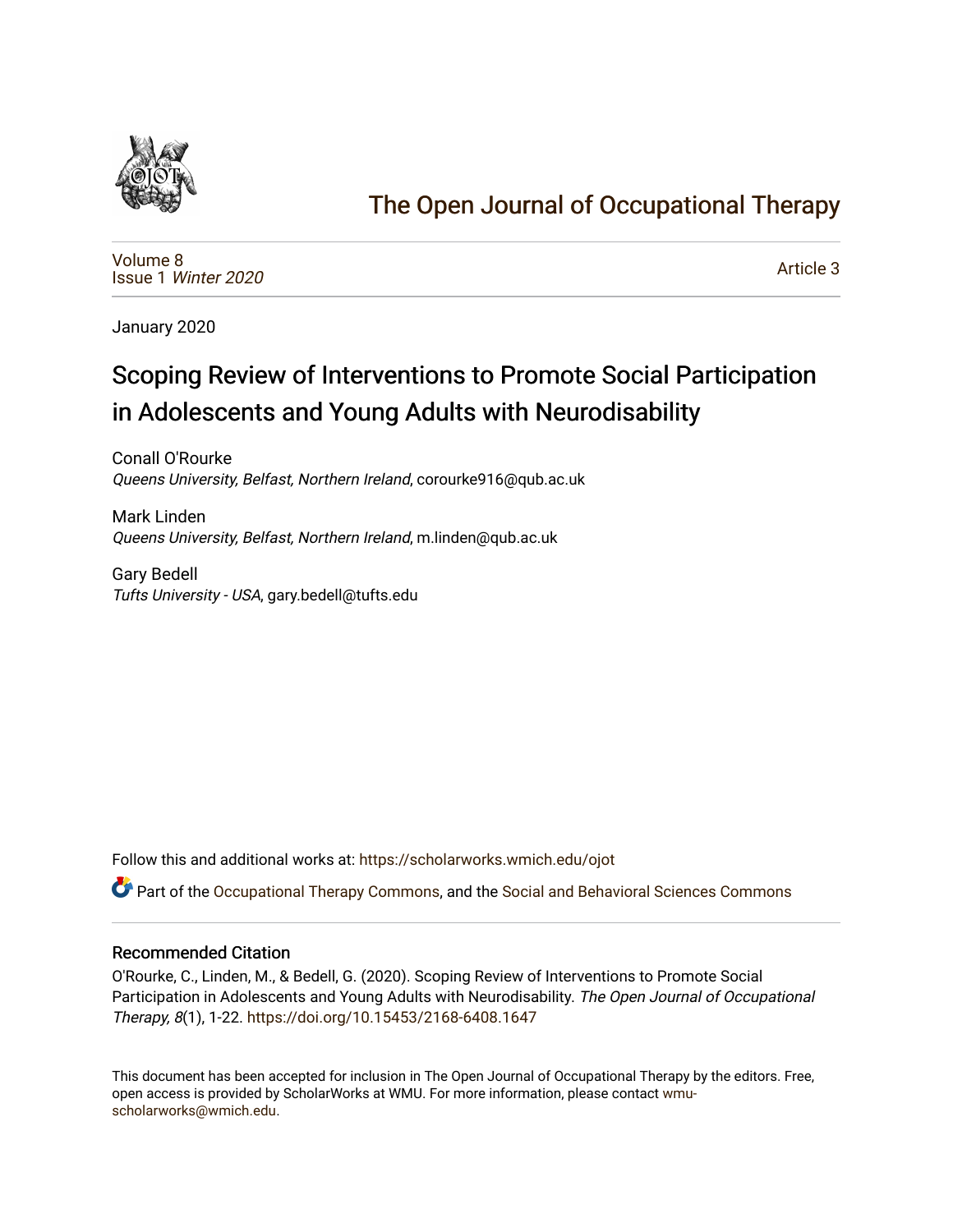## Scoping Review of Interventions to Promote Social Participation in Adolescents and Young Adults with Neurodisability

## **Abstract**

Background: Social participation, described as taking part in, being involvement and engaged with, and doing or being with others, is an important health outcome. Adolescents and young adults with neurodisability are often restricted in their social participation, particularly if they experience social and executive functioning challenges. A scoping review was conducted to examine interventions aimed at improving social participation in adolescents and young adults with neurodisability characterized by these challenges.

Method: The scoping review included peer-reviewed empirical studies published from 1990 to 2016 that employed psychosocial interventions to improve social participation in young people 13 to 24 years of age with acquired brain injuries, autism spectrum disorders, and attention deficit disorders.

Results: Narrative synthesis of 32 included studies highlighted significant variation in both the definition and measurement of social participation outcomes. The lack of RCT studies with large samples was noted, with almost a third of the studies including fewer than 10 participants. The two dominant types of intervention were peer mentoring and social skills training.

Conclusion: There is a lack of rigorously tested interventions that specifically address social participation challenges for individuals with neurodisability. Future research will need to be clearer in how social participation is conceptualized and operationalized to allow for improved measurement and comparison between studies.

## **Comments**

The authors report that they have no conflicts of interest to disclose.

## Keywords

acquired brain injury, autism spectrum disorder, attention deficit disorder

### Credentials Display

Conall O'Rourke, Ph.D.; Mark Linden, Ph.D.; Gary Bedell, Ph.D., OT, FAOTA

Copyright transfer agreements are not obtained by The Open Journal of Occupational Therapy (OJOT). Reprint permission for this Applied Research should be obtained from the corresponding author(s). Click [here](https://scholarworks.wmich.edu/ojot/policies.html#rights) to view our open access statement regarding user rights and distribution of this Applied Research. DOI: 10.15453/2168-6408.1647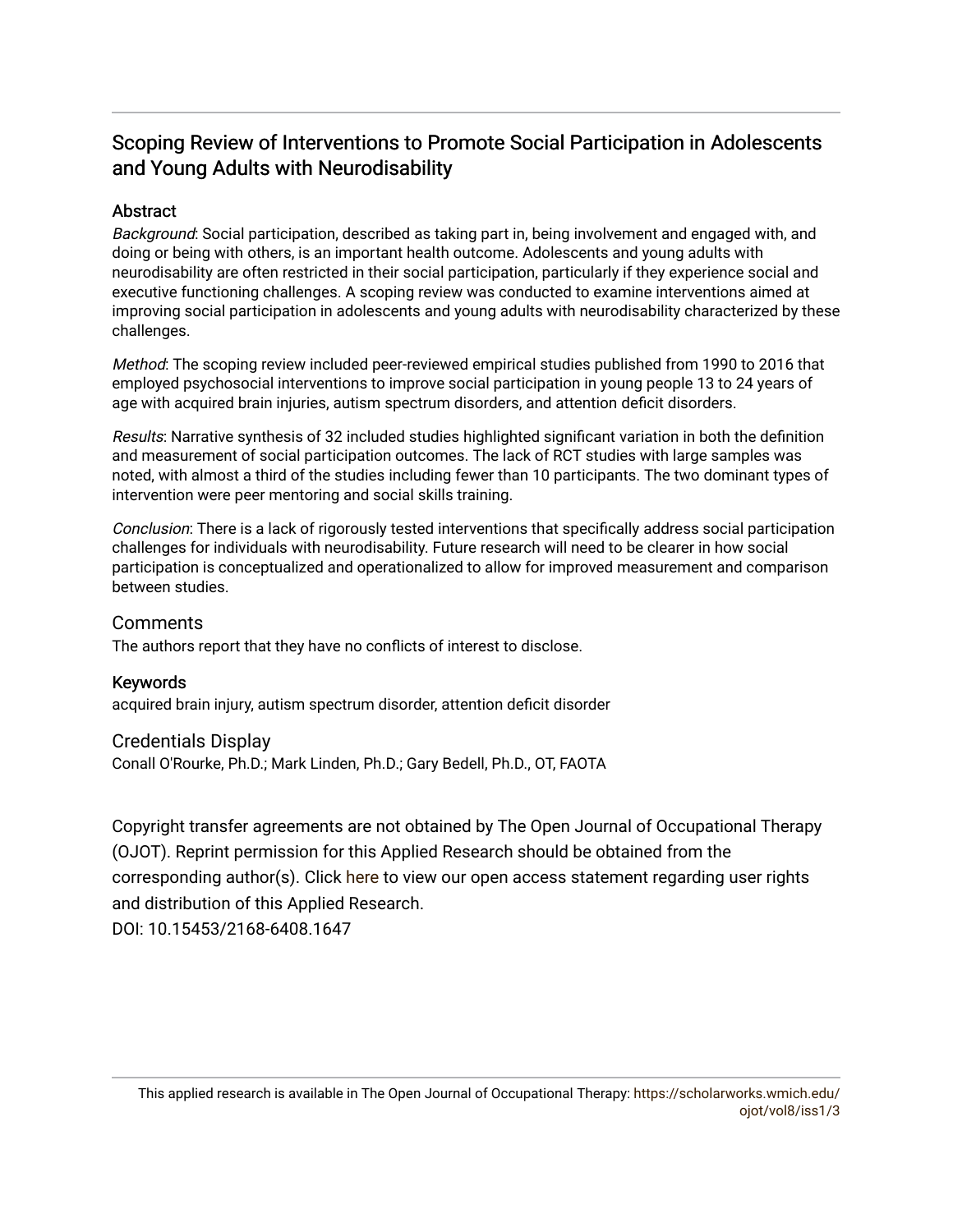Social participation plays a critical role in adolescent development (Corsano, Majorano, & Champretavy, 2006; Eriksson, Hochwälder, Carlsund, & Sellström, 2012; Waldrip, Malcolm, & Jensen-Campbell, 2008). Alongside its impact on quality of life (Eccles, Barber, Stone, & Hunt, 2003; Larson & Verma, 1999; Levasseur, Desrosiers, & Tribble, 2008; Mahoney, Cairns, & Farmer, 2003) and morbidity (Berkman, Glass, Brissette, & Seeman, 2000), it represents one of the most valued and important rehabilitation outcomes for individuals with neurodisability (Allard et al., 2014). Neurodisability encompasses a wide range of diagnoses covering both congenital and acquired long-term conditions resultant of brain and/or neuromuscular impairment (Morris, Janssens, Tomlinson, Williams, & Logan, 2013). The broad reach of this definition reflects the fact that a specific diagnosis is not required for identification of neurodisability. A systematic review of patientreported outcome measures in neurodisability by Janssens et al. (2016) identified the most commonly reported neurodisabilities as cerebral palsy (CP), epilepsy, acquired brain injury (ABI), autism spectrum disorder (ASD), and attention deficit hyperactivity disorder (ADHD). While the physical barriers resultant of CP or epilepsy can negatively impact social participation, the current study focused on other conditions, such as ABI, ASD, and ADHD, that are more often characterized by significant social and executive functioning challenges.

Allard et al. (2014) qualitatively examined the health outcomes deemed most important for young people with neurodisability and their parents. Of note was the high degree of perceived interrelatedness of outcomes in terms of how they impacted the lives and experiences of young people. Health outcomes, such as physical impairments, were identified as barriers to more important higher-level outcomes, such as social participation and friendship. Thus, while addressing physical and sensory deficits is an important component of the rehabilitation process, attending to these deficits is a stepping-stone toward the goal of participation, rather than the goal of rehabilitation itself. When further work contrasted 191 health professionals' perceived responsibility toward patients with neurodisability, physical and sensory outcomes were prioritized above aspects of social participation (Janssens, Williams, Tomlinson, Logan, & Morris, 2014). This mismatch reflects a possible overfocus on physical rather than social participation outcomes by clinicians.

The International Classification of Functioning, Disability and Health-Children and Youth Version (ICF-CY) broadly defines participation as an individual's involvement in life situations that can be thought of in terms of a person's ability to engage and interact with society (World Health Organization, 2007). However, while participation can involve a wide range of activities, social participation has been defined as taking part in, or being involved or engaged with, doing or being with others (Bedell, 2012). Levasseur et al. (2010) established the following definition of social participation: "the person's (who) involvement (how) in activities that provided interactions (what) with others (with whom) in society or the community (where)" (p. 2144). The authors further proposed a 6-level hierarchical taxonomy of social activities that includes activities in preparation for connecting with others (Level 1), being alone with others around (Level 2), interacting with others without engaging in a specific activity (Level 3), collaborative activities (Level 4), helping others (Level 5), and contributing to society (Level 6). Noting that the involvement of others is a key facet of social participation, the authors highlighted the benefit of such a structure in differentiating general participation (Levels 1-6) from social participation (Levels 3-6) and social engagement (Levels 5-6). Incorporating the nature or goal of activities in which individuals participate further clarifies the distinction between social participation (activities with others) and social engagement (activities with others for the benefit of others, e.g., volunteering).

The barriers to social participation faced by individuals with neurodisabilities are well documented. A narrative review of 44 studies by van Tol, Gorter, DeMatteo, and Meester-Delver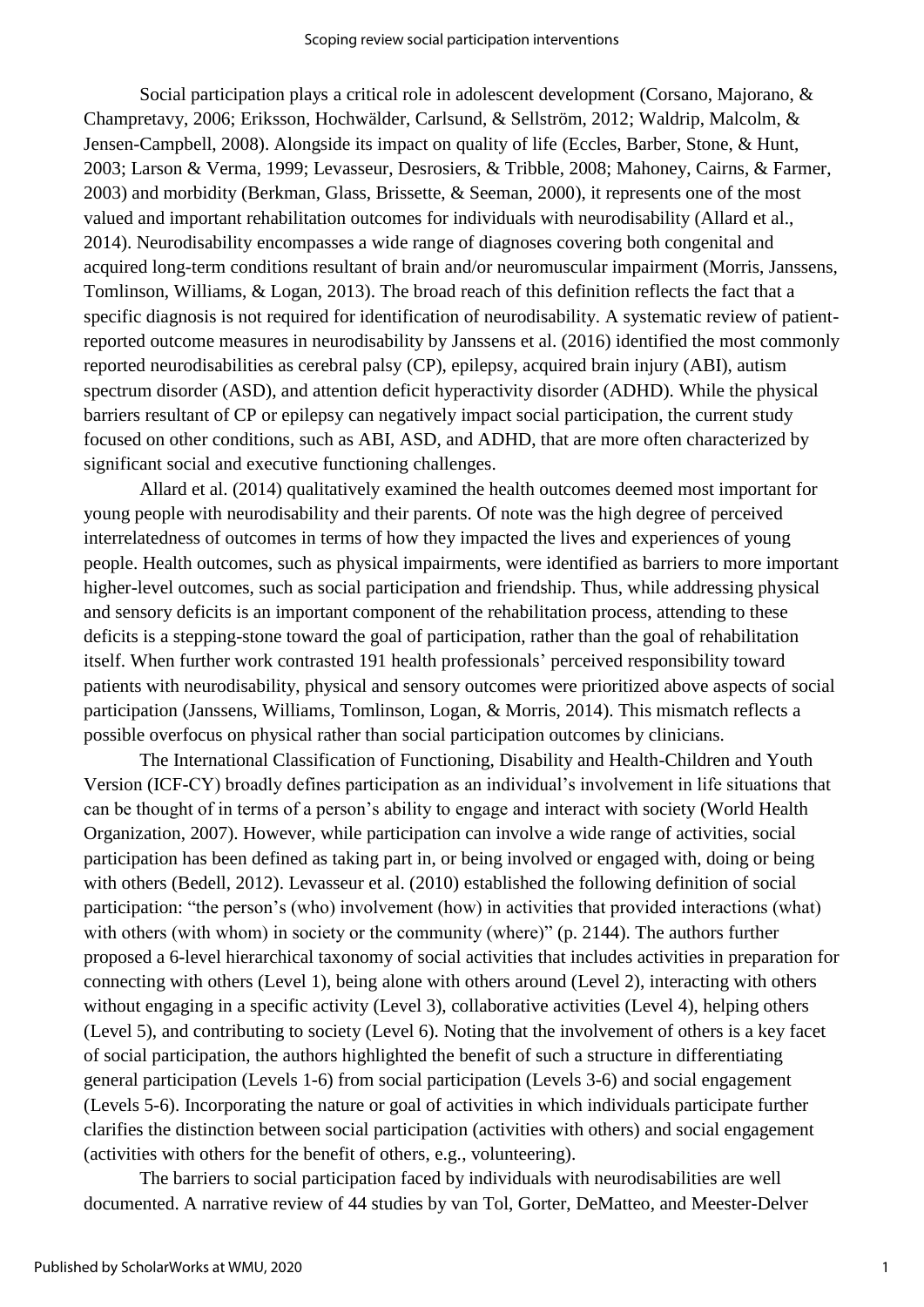(2011) examined home, school, and community participation outcomes for children with ABI. While their focus was primarily in examining the tools used to measure participation, the included studies reaffirmed that children and adolescents with ABI routinely experienced participation restrictions, poorer social competence, and fewer friendships than typically developing children. Other reviews, such as that of Tobin, Drager, and Richardson (2014), examined social participation in adults and young adults with ASD. Again, the included studies reflected sparsity in relationships, leading to high levels of loneliness and isolation. A broader review of peer relationships and friendships among children with ADHD reported that between 56% and 76% of children with ADHD had no mutual friendships (Gardner & Gerdes, 2015). The authors noted that peer interaction interventions tended to be secondary to behavior modification programs, and these were often grouped in multicomponent treatment programs that may improve ADHD symptomology without demonstrating improvements in social participation.

There is a clear need for further investigation into social participation interventions for these three groups. In addition to representing a key rehabilitation goal for individuals with neurodisability (Allard et al., 2014), social participation is vital to reducing loneliness, exclusion, and victimization among children and young people with ABI, ASD, and ADHD (Gardner & Gerdes, 2015; Tobin, Drager, & Richardson, 2014; van Tol, Gorter, DeMatteo, & Meester-Delver, 2011). Without interventions to address the social difficulties resultant of these three conditions, difficulties may persist into adulthood with peer relationship difficulties predictive of future negative outcomes, such as delinquency, substance abuse, and psychopathology (Hoza, 2007).

Past reviews of interventions to promote social participation among persons with neurodisabilities have tended to focus on specific types of interventions, such as peer mentoring (Morris, Fletcher-Smith, & Radford, 2017), community integration (Agnihotri, Keightley, Colantonio, Cameron, & Polatajko, 2010), or social skills groups (Bellini, Peters, Benner, & Hopf, 2007; Storebø et al., 2010) for specific diagnoses. This is limiting both in terms of contrasting differences between intervention designs and outcomes, as well as identifying generalizable interventions that can be adapted to a range of diagnoses. It is necessary to recognize the overlap in social participation impairments between diagnoses and focus intervention efforts toward such overlapping impairments rather than toward specific conditions. The purpose of this study is to expand on previous work by reviewing interventions to improve social participation outcomes for adolescents and transition-age young adults with ABI (inclusive of traumatic brain injury), ASD, and ADHD and to provide recommendations for future work in the area.

#### **Method**

Six electronic databases, EMBASE, PubMed, CINAHL, Web of Science, Medline, and PsychInfo, were searched between March 14th and 16th, 2017. Keywords were developed through examination of literature relevant to the aim of this study. Databases were then searched using combinations of the keywords: Intervention, Social Participation, Child, Adolescent, Young Person, Brain Injury, ASD, and ADHD. Articles from each database were then compared and duplicates were removed. Screening for inclusion was conducted by the first author, with title and abstract review of all screened articles conducted by the second author. In a similar way, with full text articles, 25% of full text articles assessed by the first author were reviewed by the second to ensure inter-rater reliability. In cases of disagreement the third author was available to arbitrate, though this was not required. The reference lists of the included studies were hand searched for relevant literature alongside other known studies of youth participation.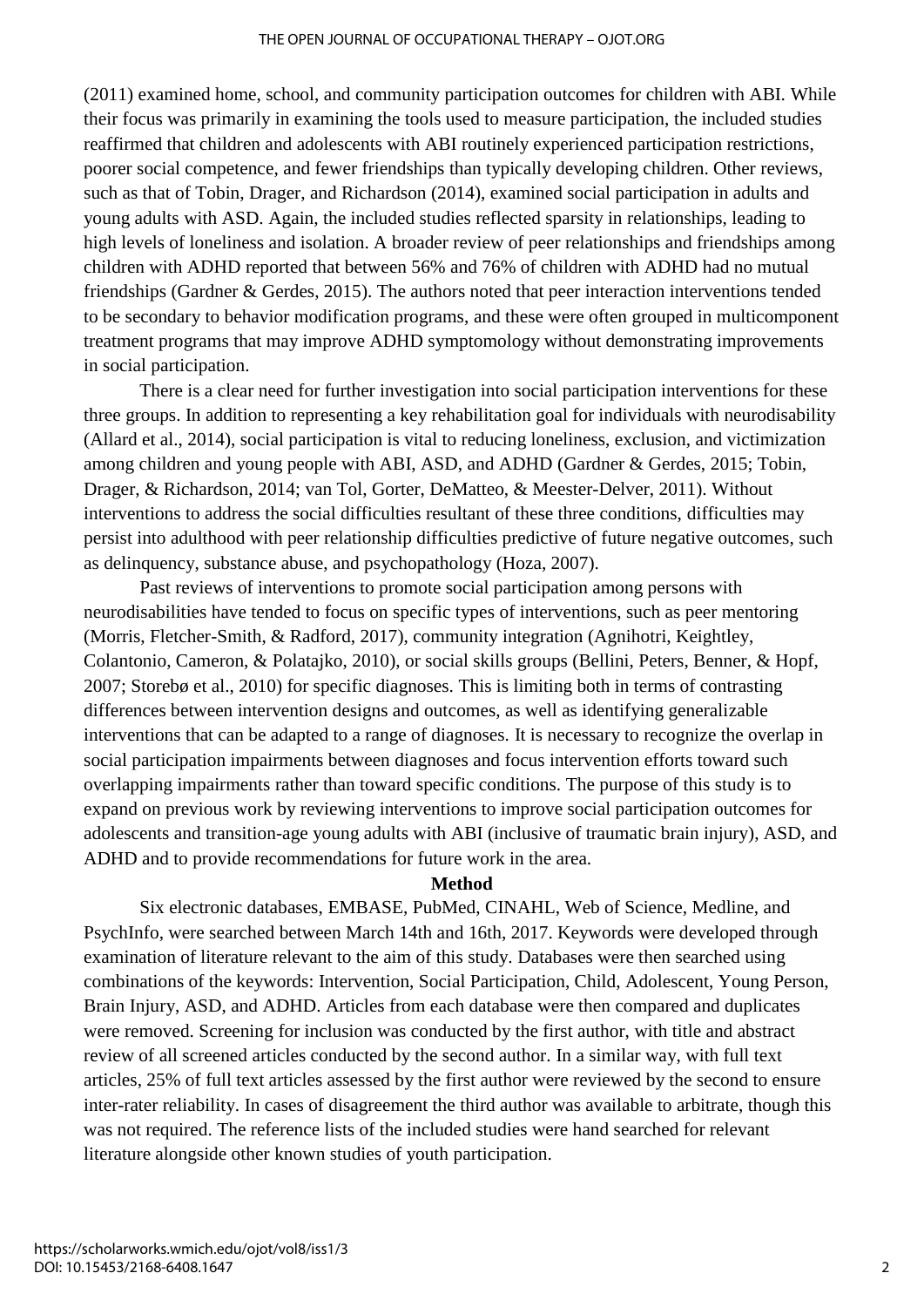#### **Inclusion and Exclusion Criteria**

Peer-reviewed empirical studies, excluding review papers, published in English from 1990 to 2016 were included in this review. The population of interest was adolescents and young adults 13 to 24 years of age (though studies could also include some participants outside of this age range) with ABI, ASD, or ADHD. No restriction was placed on study design, although studies with only one participant were excluded because of an inability to compare between participants in the study. Because of the broad definition of social participation, we limited our inclusion to studies aimed at promoting social participation, interaction, or use of social skills in natural contexts (e.g., among peers in school). In this way, social participation was operationalized as Levels 3 and 4 of the Levassuer hierarchical taxonomy: interacting with others without engaging in a specific activity (Level 3) and collaborative activities (Level 4). Further, pharmacological and physical interventions were also excluded, as our primary interest was in psychosocial interventions. Psychosocial interventions were defined as interventions with specific social and executive functioning components and were chosen because of their focus on psychological, problem-solving, and social needs rather than biological or physical. While interventions, such as social skills groups, often address deficits in this area, such studies were only included if a clear outcome measure of social participation, social interaction, or generalization of social skills to natural contexts was used. While explicit measures of social participation exist, subsections of other measures can also implicitly examine this construct (Bedell & Coster, 2008). Studies using such implicit measurement were only included if they provided a clear breakdown of the social participation subsection of their outcome measures. Figure 1 shows a search strategy flow diagram of the included papers.

#### **Quality Appraisal**

Because of the heterogeneity of the included studies, appraisal was conducted using an adapted version of the Mixed Methods Appraisal Tool (MMAT) (Pace et al., 2012). This tool allows for appraisal of qualitative, quantitative, and mixed method studies using two general screening questions, coupled with between four to 11 design specific questions. The number of criteria differs by study design, with total scores presented in percentage form for ease of comparison (i.e., 12/16, 75%; 7/9, 78%). The amended version replaces the two general screening questions with five more focused questions relating to: reporting of the research question/aim, definition of study population and recruitment of sample, specification of inclusion and exclusion criteria, and participation rate of eligible persons. Data extraction was conducted using an adapted data extraction tool employed previously in a systematic review (O'Rourke, Linden, Lohan, & Bates-Gaston, 2016). The tool, which covers demographics of participants, study design, outcome measures, study findings, and limitations, was adapted to include three intervention specific questions: intervention type (e.g., 1:1, group, telehealth), description of the intervention, and length of the intervention. All data extraction and quality appraisal were conducted by the first author, with a proportion (15%) checked for accuracy by the second author. As with the screening process, divergence in appraisal scores were discussed between the first two authors with the third author available to arbitrate. However, consensus was achieved without the need for arbitration by the third author.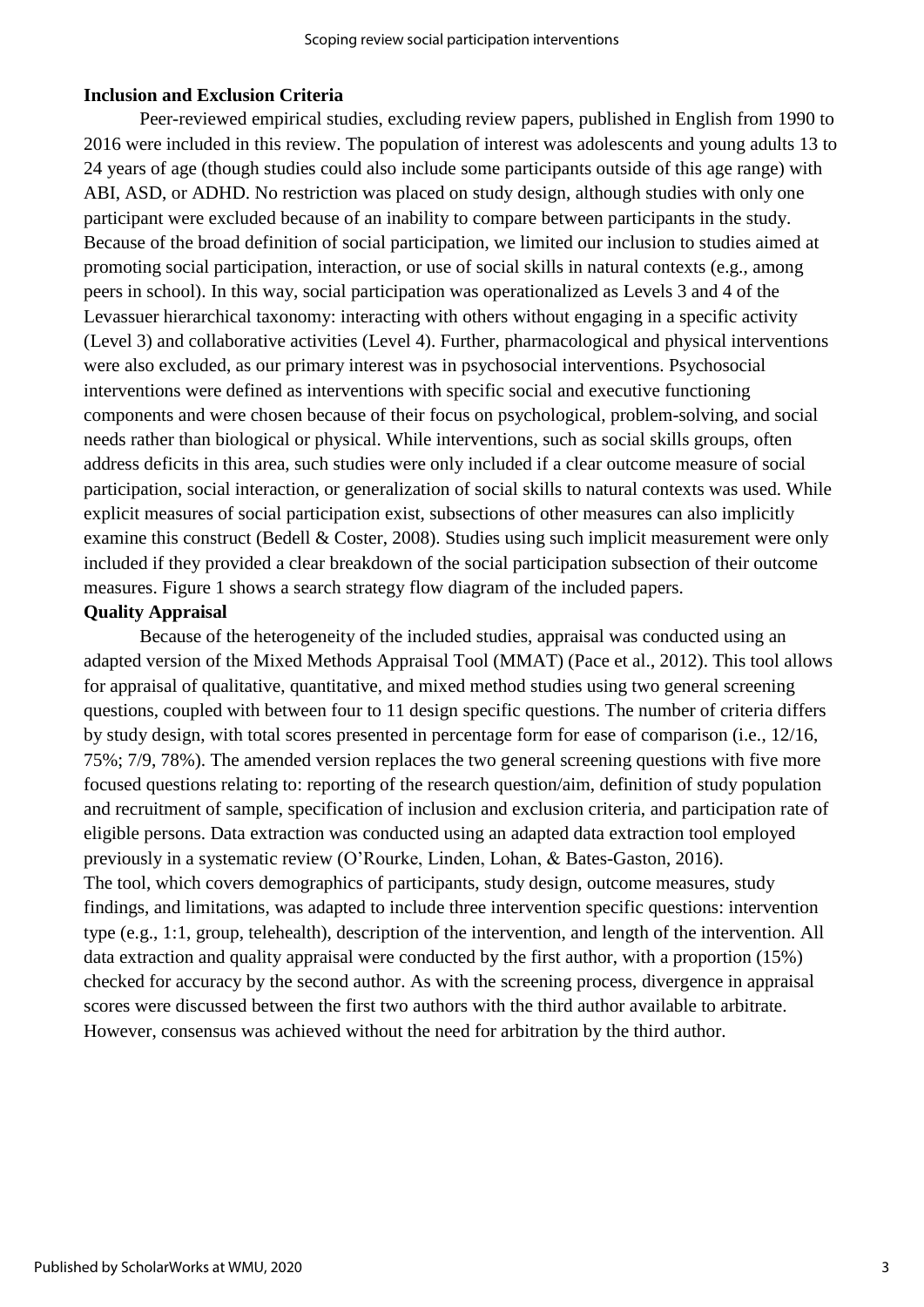#### THE OPEN JOURNAL OF OCCUPATIONAL THERAPY – OJOT.ORG



*Figure 1*. Search strategy flow diagram.

## **Results**

Thirty-two intervention studies were included in this review; 23 from database searches and nine from hand searches of study reference lists. Among the excluded studies, common reasons for exclusion included a focus on community or recreation participation such that social interaction and engagement were not measured. In a number of school-based interventions, focus was placed on behavior or academic engagement instead of social interaction and participation. Only eight RCTs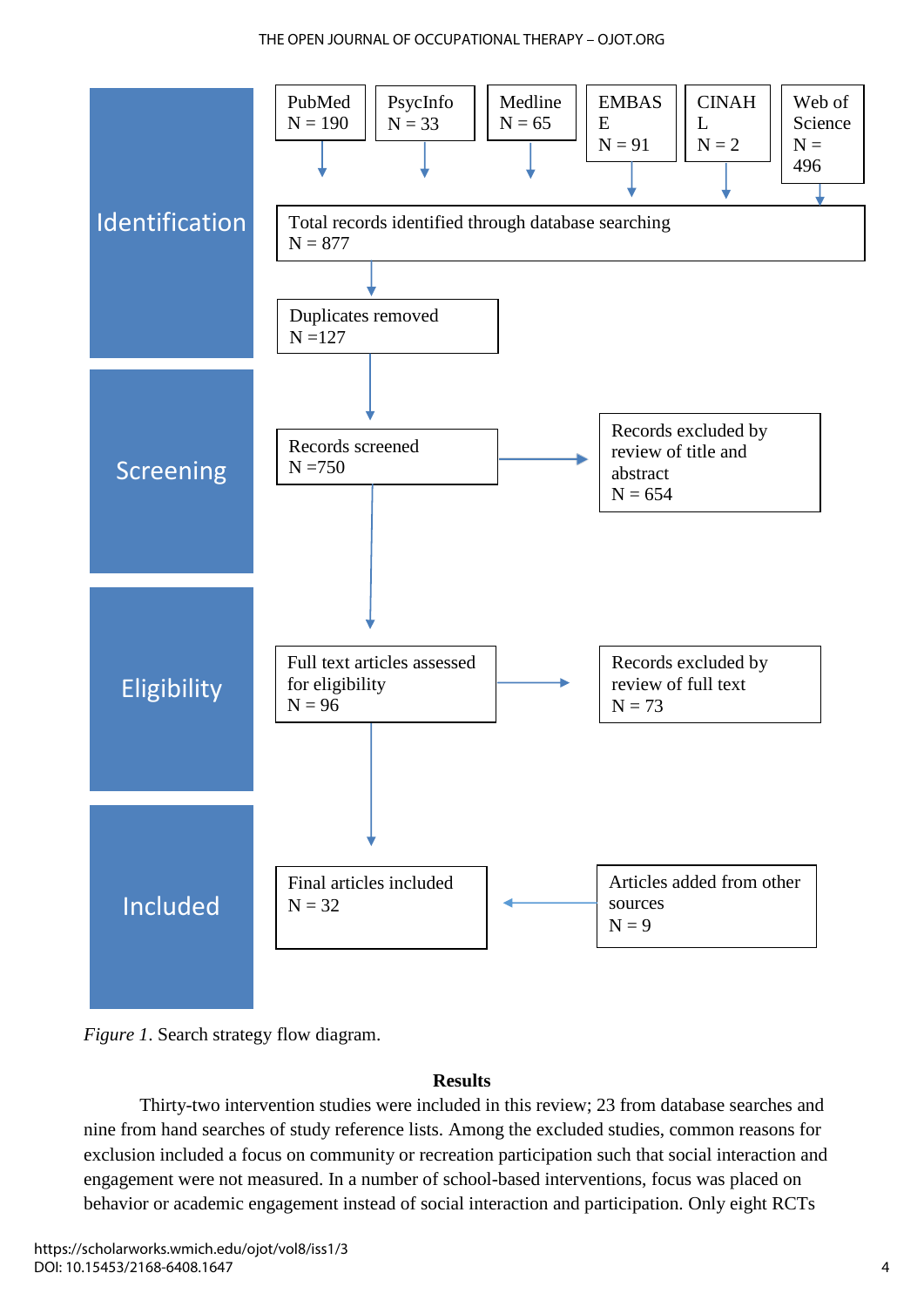and three quasi-experimental designs were identified, with 20 studies lacking control groups. Age ranges varied between studies (with some including ranges as wide as 17 to 86 years of age), as did sample sizes, which ranged from two to 178 participants.

Summaries of the included studies are displayed in the Appendix, categorized by intervention type and appearance in the results sections. Given the number of studies and the number of outcome measures used in each, changes to social participation outcomes are indicated by either a + (significant statistical/clinical improvement as indicated by author) or  $a - (non-significant/negative)$ change) symbol. Interventions are summarized below under four main headings: group skills training, peer support interventions, technology-based interventions, and resource facilitation. Headings were developed inductively through examination of the included interventions, with little overlap between groups. The results of the data extraction and quality appraisal, also found in the Appendix, are presented as both overall and percentage scores. Quality assessment scores ranged from 44% to 100% with two RCT studies (Matuseviciene, Eriksson, & DeBoussard, 2016; Trexler, Parrott, & Malec, 2016) scoring 100%. The most common problems identified were related to recruitment and participation rates for eligible persons ( $n = 22$ ), with many quantitative nonrandomized studies also lacking comparison or control groups  $(n = 12)$ .

## **Group Skills Training**

Fifteen studies focused on improving social skills, and fourteen of these occurred in a group format. The majority of these were aimed at individuals with ASD ( $n = 12$ ), with only three studies including ABI populations. While approaches varied, a subset of four studies used the same Program for Evaluation and Enrichment of Relational Skills (PEERS) (Gantman, Kapp, Orenski, & Laugeson, 2012; Gardner, Gerdes, & Weinberger, 2019; Laugeson, Frankel, Gantman, Dillon, & Mogil, 2012; Laugeson, Frankel, Mogil, & Dillon, 2009).

The 14-week PEERS intervention focuses on identifying key social situations and teaching rules of etiquette through instruction of concrete steps coupled with role playing and behavioral rehearsal exercises (Laugeson et al., 2012). To aid with generalization, parents are also provided with instructions for supervision and reinforcement of all learned skills. Laugeson, Frankel, Mogil, and Dillon (2009), who designed the intervention, employed a 12-week version with 33 participants, 13 to 17 years of age, with ASD, and examined changes in social skills knowledge and application, frequency of get-togethers with peers, and quality of best friendships. Seventeen intervention participants were compared to sixteen delayed treatment controls, with significant improvements seen in social skills knowledge, frequency of hosted get-togethers, and quality of best friendships. Teacher ratings, alongside the frequency of invited get-togethers and conflicts during get-togethers, were not significant, with authors suggesting that the lack of reciprocation of get-togethers may have been because of a lack of time postintervention.

Subsequent work by Laugeson, Frankel, Gantman, Dillon, and Mogil (2012) extended the PEERS intervention to include a 14-week follow-up assessment for a group of 28 adolescents with ASD 12 to 17 years of age. Comparisons with controls again revealed improvements in frequency of hosted but not invited get-togethers and social skills knowledge, with parents now also reporting significant improvement in social responsiveness, social skills, and frequency of hosted gettogethers. A 14-week follow-up with the intervention group revealed maintenance of treatment gains in all outcomes except one social cognition subscale. Gantman et al. (2012) also found significant improvements in social responsiveness, social skills, and ratings for both invited and hosted gettogethers among their sample of young adults with ASD (18 to 23 years of age). The results are limited, however, by a sample size of only nine treatment and eight control participants. Gardner and Gerdes' study (2015) was the only one to use PEERS with adolescents, 11 to 16 years of age, with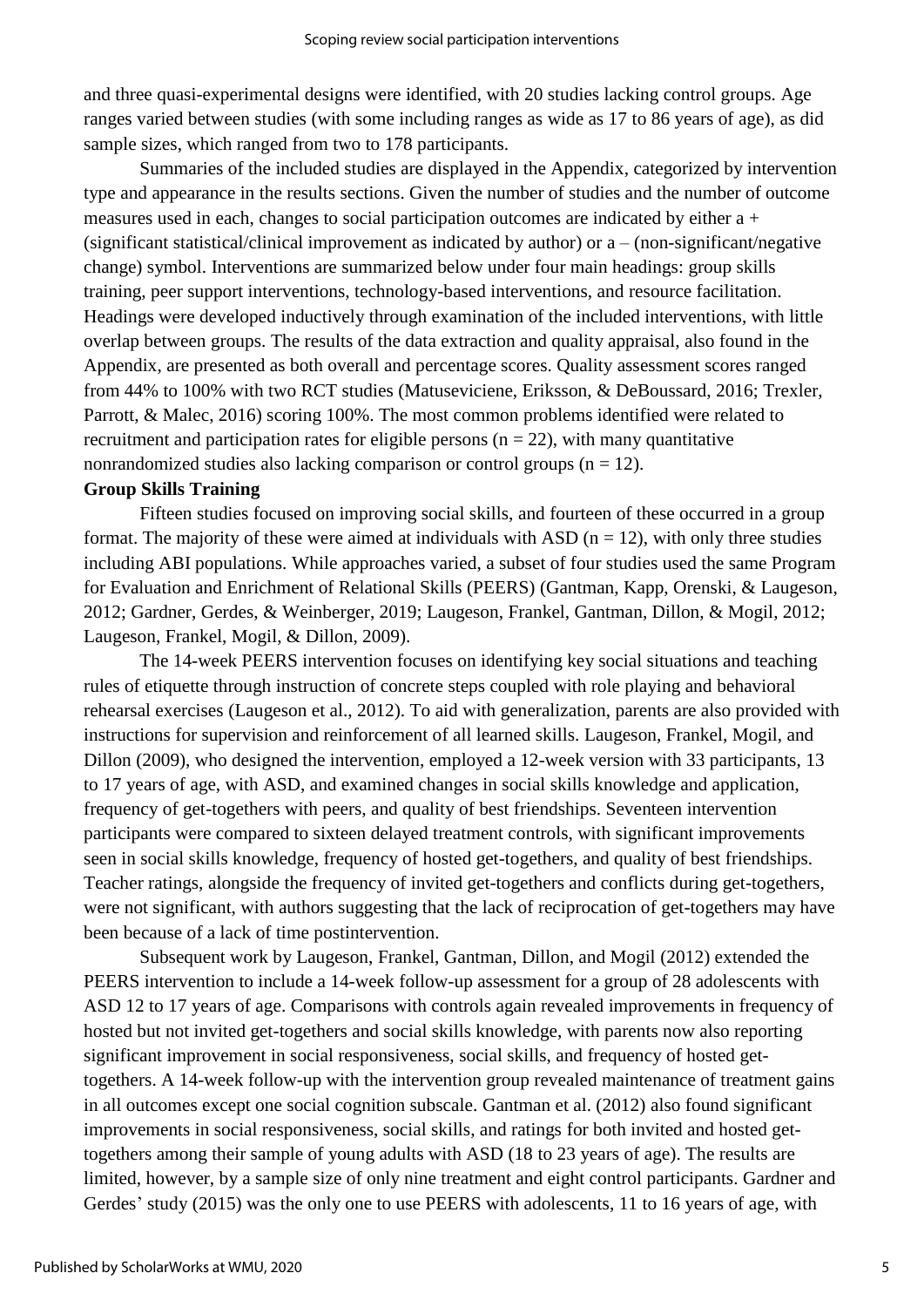ADHD. Significant improvements were only seen in frequency of hosted get-togethers and social skills knowledge, though 78.9% of parents and 68.4% of adolescents reported initiation of a new mutual friendship postintervention. Despite the small sample and lack of control group, the authors emphasized that at least one new mutual friendship can function as a protective factor against the effects of negative peer interactions.

The PEERS program was the most replicated intervention identified, with notable social participation improvements observed among the participants. However, other interventions, such as the Superheroes Social Skills program, also showed promise in improving social participation among children and adolescents. Radley et al. (2014) used the Superheroes Social Skills program with three individuals with ASD aged 10, 11, and 14 years. Parent-identified skills were presented to participants in the form of animated superheroes who provided rationale and steps for demonstrating and engaging in the skill. Participation skills were defined as: demonstrating close proximity to partner, maintaining eye contact, waiting one's turn, and using appropriate methods to join in activities. All three participants showed immediate increases in both use and generalization of skills, with maintenance observed following withdrawal of instruction. MacKay, Knott, and Dunlop (2007) focused on improving social and emotional perspective taking, conversation skills, and friendship skills among 46 participants with ASD 6 to 16 years of age. Improvements were noted in all skill areas, though age-expected social interaction levels could not be achieved. Effort was made, however, to generalize skill acquisition by encouraging practice at home and through outings to the community. The study by Choque Olsson, Rautio, Asztalos, Stoetzer, and Bölte (2016) was the only one to focus solely on qualitative outcomes for 11 children with ASD (9 to 17 years of age) following social skills training. They highlighted that despite quantitative measures categorizing participants into high and low treatment gains, both groups expressed similar positive improvements in verbal and nonverbal communication that positively impacted their ability to interact with peers.

While most social skills training interventions were conducted in a more traditional teaching style, studies by Guli, Semrud-Clikeman, Lerner, and Britton (2013), Goldingay et al. (2015), and Agnihotri et al. (2014) employed creative drama-based interventions to improve social skills. Interventions ranged from cooperative games and improvisation (Guli, Semrud-Clikeman, Lerner, & Britton, 2013) to story board development (Goldingay et al., 2015) and theater skills (Agnihotri et al., 2014). While no significant social participation changes were reported among the ASD and ADHD samples (aged < 15) (Goldingay et al., 2015; Guli et al., 2013), improvements in friendships, participation and leisure goals, and participation in group activities was reported among the four adolescents with ABI (13 to 15 years of age) (Agnihotri et al., 2014).

Only two other studies (Dahlberg et al., 2007; McDonald et al., 2008) examined the use of social skills groups among individuals with ABI. McDonald et al. (2008) used a RCT design to evaluate the impact of a 12-week social skills training on 39 adults (23 to 46 years of age), while Dahlberg et al. (2007) examined a 12-week social communication skills group using 52 participants 22 to 64 years of age. However, neither intervention led to significant group differences in social participation.

The remaining three studies that aimed at improving social skills differed significantly in design relative to the previous interventions. Two studies conducted by Hillier, Fish, Cloppert, and Beversdorf (2007) and Hillier, Fish, Siegel, and Beversdorf (2011) used the Aspirations program with participants with ASD (18 to 30 years of age). While other interventions were largely instructor led, the Aspirations program was participant driven, with individuals sharing stories and experiences, offering advice, and using group problem-solving strategies. Subjective evaluations of the quality of peer groups alongside self-evaluations of social traits and behaviors, such as making friends, were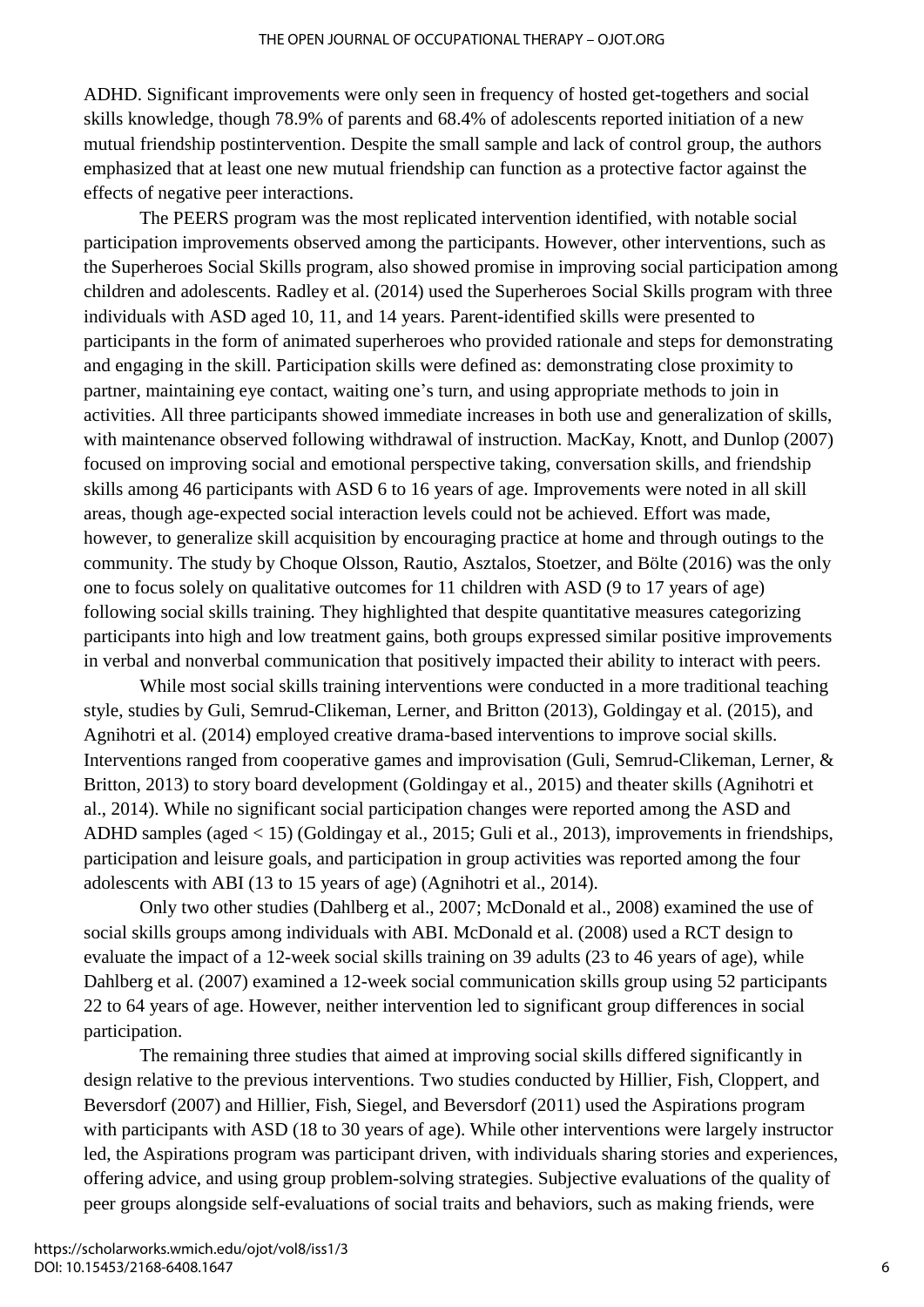collected, though no significant improvement was seen postintervention. Finally, Parent, Birtwell, Lambright, and DuBard (2016) addressed social skills deficits using a combined cognitive behavioral therapy and behavior-analytic approach with two males with ASD 12 and 16 years of age. Reduced conflicts in the home environment and successful participation in community activities were noted for both participants. Outcomes were measured primarily through observation and interview format; therefore, the results may be biased. And given the small sample, it is difficult to generalize these findings.

## **Peer Support Interventions**

Of the 10 peer mentor interventions, five (Bambara, Cole, Kunsch, Tsai, & Ayad, 2016; Glang, Todis, Cooley, Wells, & Voss, 1997; Haring & Breen, 1992; Hughes et al., 2013; Watkins & Wentzel, 2008) focused on peer support in a school context, while five (Hanks, Rapport, Wertheimer, and Koviak, 2012; Hibbard et al., 2002; Kolakowsky-Hayner, Wright, Shem, Medel, and Duong, 2012; Nieto et al., 2015; Struchen et al., 2011) involved age and gender-matched peers in the community.

Studies using peer support interventions in school settings primarily focused on the frequency of interaction between participants and peer mentors as opposed to the wider school community. Hughes et al. (2013) matched three students with ASD, 16 to 17 years of age, to three peer partners, who set goals for interacting with the student and monitored achievement of those goals. Haring and Breen (1992) had groups of four and five peers meet weekly to discuss social interaction goals with two participants, 13 years of age, one with intellectual difficulties and one with ASD. In addition to improved interactions, friendships with recruited peers extended outside of the school environment for both participants.

Bambara, Cole, Kunsch, Tsai, and Ayad (2016) used groups of between two and four peers who would meet one of three students with ASD, between 14 and 15 years of age, for daily lunch. Participants were provided with cue cards that included prompts for eliciting conversation while peer mentors were trained on strategies to encourage engagement in conversational acts. While the number of conversational acts increased, no significant change in satisfaction with lunch conversations was reported. Glang, Todis, Cooley, Wells, and Voss (1997) recruited special educators as facilitators, who formed a friendship team for three students with TBI (8, 11, and 13 years of age), comprised of a parent, facilitator, and at least one peer, who would meet every 2 to 3 weeks. Social interaction goals were developed and ratings were taken of the degree to which the student was a part of regular school life. Despite an increased number of social contacts for each participant, satisfaction levels decreased with the authors suggesting that the intervention may have drawn attention to the student's own difficulties. Watkins and Wentzel (2008) focused on fostering collaborative social participation in 24 males with ADHD (9 to 13 years of age) engaged in a route navigation planning task. Female peers were trained in group facilitation and fostering peer interactions before joining the planning activity. Observation of passive, solitary, and joint behavior by researchers in both the pretest and posttest trial revealed significant increases in joint participation and decreases in solitary behavior.

Nieto et al. (2015) examined the perceived effect of a volunteer supported one-to-one leisure intervention on opportunities for individuals with ASD (3 to 43 years of age) to relate to others. Outcomes of physical capital (level of satisfaction with support), economic capital (financial benefits of participation), human capital (acquisition of skills), and social capital (opportunities for social interaction) were assessed. Lower mean scores were observed on items relating to social capital relative to others suggesting that families viewed the intervention as more beneficial for children's physical activity levels than their opportunities for socialization. Struchen et al. (2011) piloted a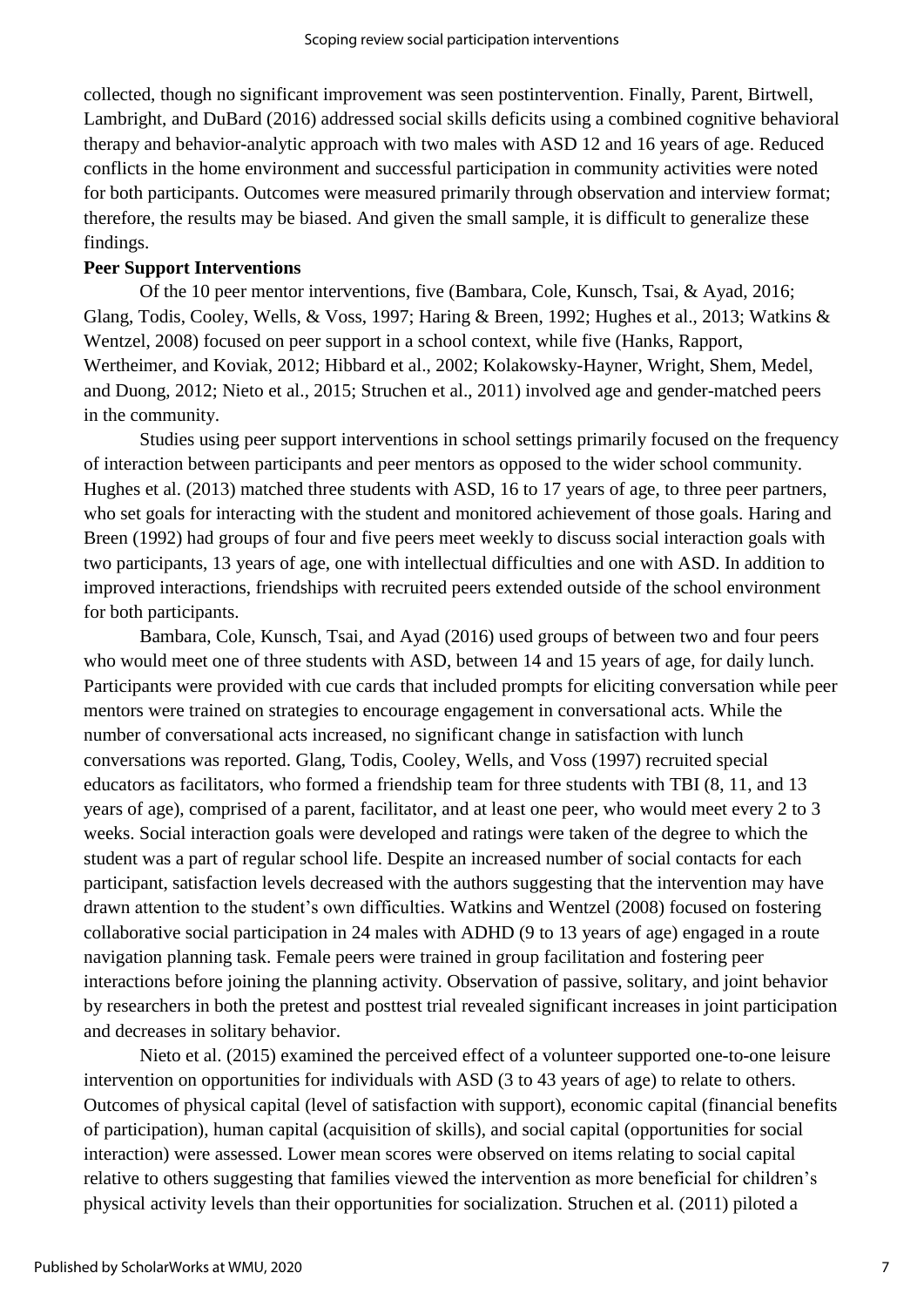social peer mentoring intervention with 12 adult participants and 18 controls with TBI (21 to 68 years of age). Eleven mentors, matched by geographical proximity, age, gender, and interests, arranged at least two outings per month aimed at increasing social contact and social networking in the community. No significant improvements were reported in social integration and network size, with the authors noting that impacting change in these areas may require a longer, more intensive intervention.

Hibbard et al. (2002) examined the impact of the TBI Mentoring Partnership Program on 11 individuals, 19 to 46 or more years of age, with TBI and nine family members. Mentors provided a mix of emotional, knowledge, and informational support. Little improvement in social support from friends and family was reported, with the primary intervention benefit reported as having someone with which to share experiences. In a similar intervention by Hanks, Rapport, Wertheimer, and Koviak (2012), mentors provided social and emotional support, directed participants to community resources, and discussed topics related to TBI and caregiving. However, community integration did not significantly improve for participants with TBI (20 to 58 years of age). Kolakowsky-Hayner, Wright, Shem, Medel, and Duong (2012) were the only peer support study to report significant improvements in community integration among their 57 successfully matched participants with TBI (mean age 20.3 years). Their Back on Track to Success Mentoring Program matched participants to community-based mentors, based on age, gender, disability type, location, and interests, who provided advice and guidance on the services available to help achieve their goals of returning to either work or school. Goal achievement was high with improvements also noted in levels of community participation.

## **Mentor Training and Support**

All peer support studies offered some form of training to their included mentors, with the exception of Glang et al. (1997), who trained only the special educators as friendship group facilitators. Training varied from 20-min mentee specific training (Hughes et al., 2013) to a series of eight full-day mentor training workshops aimed at improving listening, communication, and advocacy skills in mentors, alongside knowledge of TBI and community resources (Hibbard et al., 2002). While some training was designed around the needs of individual mentees (Bambara et al., 2016; Haring & Breen, 1992; Hughes et al., 2013), the majority provided knowledge training around TBI, alongside strategies for communication, listening, and relationship building (Glang et al., 1997; Hanks et al., 2012; Hibbard et al., 2002; Struchen et al., 2011). Role-playing and modeling were also used to reinforce training (Glang et al., 1997; Hanks et al., 2012), allowing mentors to practice their learned skills in a supportive environment. The need for continued mentor support was repeatedly emphasized, particularly among community-based mentor studies for participants with TBI. Such support ranged from booster training sessions (Struchen et al., 2011) to resource recommendations (Hibbard et al., 2002) to psychosocial support (Kolakowsky-Hayner et al., 2012). Both Hibbard et al. (2002) and Hanks et al. (2012) also highlighted that interventions should recognize the intensity of ongoing mentor support that is needed.

## **Technology-Based Interventions**

Two studies used technology as a medium through which to deliver the intervention (Diener et al., 2016; Kandalaft, Didehbani, Krawczyk, Allen, & Chapman, 2013), while for two, the technology itself acted as the intervention (de Kloet, Berger, Verhoeven, van Stein Callenfels, & Vlieland, 2012; Raghavendra, Newman, Grace, & Wood, 2013). Kandalaft, Didehbani, Krawczyk, Allen, and Chapman (2013) piloted the delivery of 10 social cognition training sessions through virtual reality. Eight participants with ASD, 18 to 26 years of age, controlled an avatar who navigated a virtual world alongside a clinician who provided coaching through specific social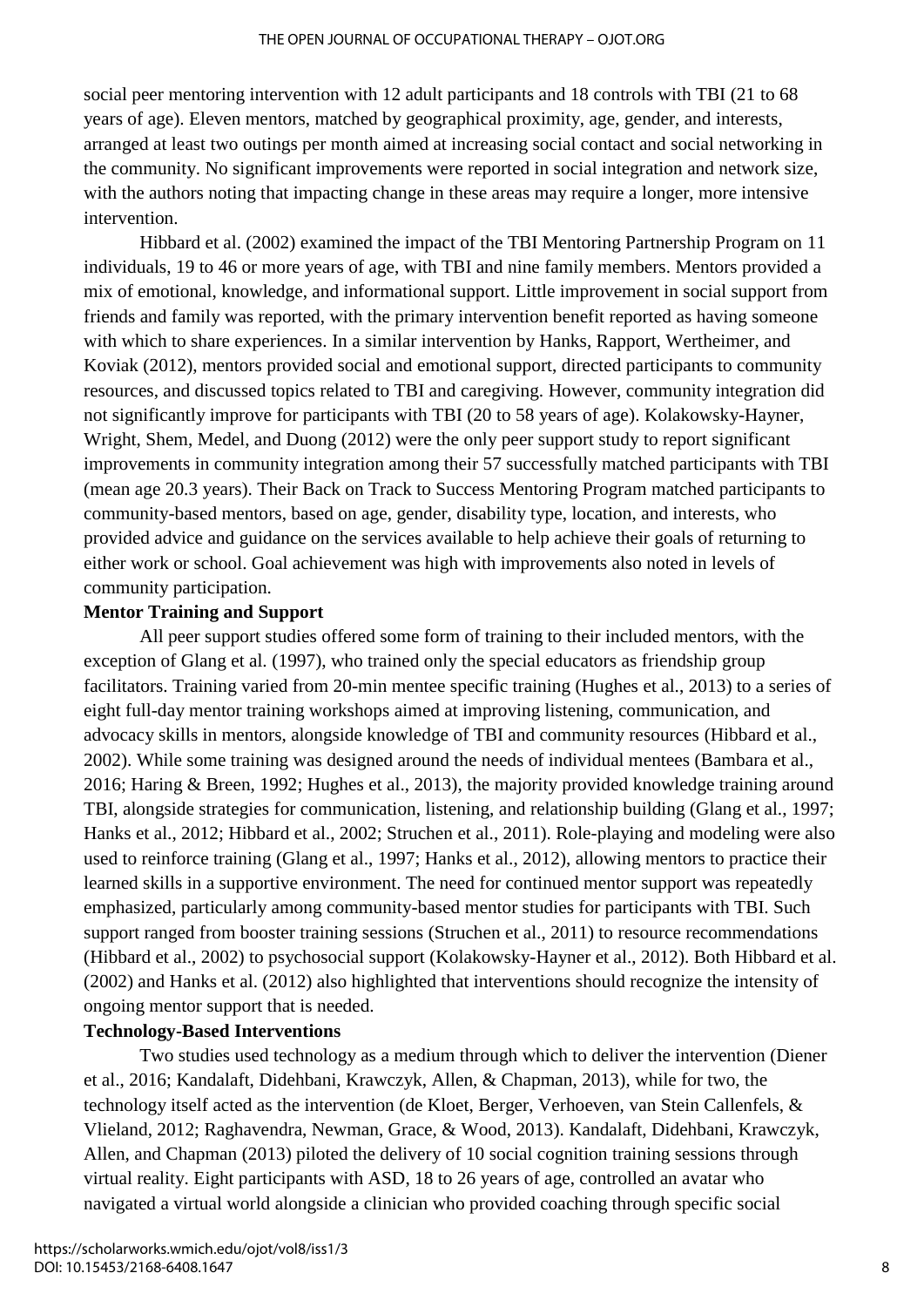scenarios. Significant improvements were seen in social perception and Theory of Mind assessment scores, though improvements were not generalizable outside of the game. Diener et al. (2016) qualitatively examined the use of a 7-day creative design program coupled with six weekly after school workshops on social engagement in students with ASD. Dialogue and behavior recordings were taken of seven boys 8 to 17 years of age who were mentored on how to use the design software. The results indicated that social participation emerged through both the development of authentic peer relationships and scaffolded learning, whereby peers acted as co-teachers to one another.

Raghavendra, Newman, Grace, and Wood (2013) examined the effectiveness of one-on-one support for five young people (10 to 18 years of age) with ABI in accessing the Internet for social networking. Barriers ranged from technical issues to social needs, with intensive and repeated support often required. While increased self-esteem and confidence were reported, alongside the development of new connections on-line, the authors noted that the demanding nature of this intervention may limit its feasibility. Finally, de Kloet, Berger, Verhoeven, van Stein Callenfels, and Vlieland (2012) examined the use of Nintendo Wii games on the physical, cognitive, and social functioning of 45 participants 8 to 30 years of age with ABI. The 12-week intervention involved matching treatment goals to appropriate Nintendo Wii games, which would then be played for between 20 min and 2 hr each week. While significant changes were seen in the diversity of recreational activities and the intensity of physical activities, no significant social participation improvements were observed.

#### **Resource Facilitation**

Three studies (Matuseviciene, Eriksson, & DeBoussard, 2016; McDougall et al., 2006; Trexler, Parrott, & Malec, 2016) examined the effects of early access to rehabilitation services on the participation outcomes for youth and adults with TBI. Neither Matuseviciene, Eriksson, and DeBoussard's (2016) early access to specialist rehabilitation nor McDougall et al.'s (2006) multidisciplinary discharge planning and transition team led to significant social participation improvements among their ABI and TBI samples. Trexler, Parrott, and Malec (2016), however, examined the effect of 15-months of access to a resource facilitation team (comprised of a resource facilitator, local support network leader, and clinical management team) on vocational, academic, home, and community outcomes for 22 participants and controls  $(n = 44)$  with ABI (23 to 52 years of age). While both groups demonstrated improved vocational and school outcomes, the treatment group reported significantly higher vocational independence. Both groups also improved on measures of home and community participation, though differences were not statistically significant.

### **Discussion**

The aim of this review was to examine and compare interventions for improving social participation in young people with ABI, ASD, and ADHD. The two dominant types of interventions were peer mentoring and social skills training. Although 32 intervention studies were identified, few of them employed designs and approaches that could reliably assess the effectiveness of the intervention on social participation, with almost a third of the studies  $(n = 10)$  also containing fewer than 10 participants. Only eight RCT's were found, six of which were aimed at individuals with ABI (Dahlberg et al., 2007; Hanks et al., 2012; Matuseviciene et al., 2016; McDonald et al., 2008; Struchen et al., 2011; Trexler et al., 2016), with the remaining two examining the PEERS program (Gantman et al., 2012; Laugeson et al., 2009) among adolescents and young adults with ASD.

The most promising intervention, based on replication of significant improvement in social participation outcomes, was the PEERS program (Laugeson et al., 2009). Part of the success of this social skills intervention seemed to stem from its focus on dyadic friendship formation rather than the broader goal of peer group acceptance or demonstration of social skills. As Gardner and Gerdes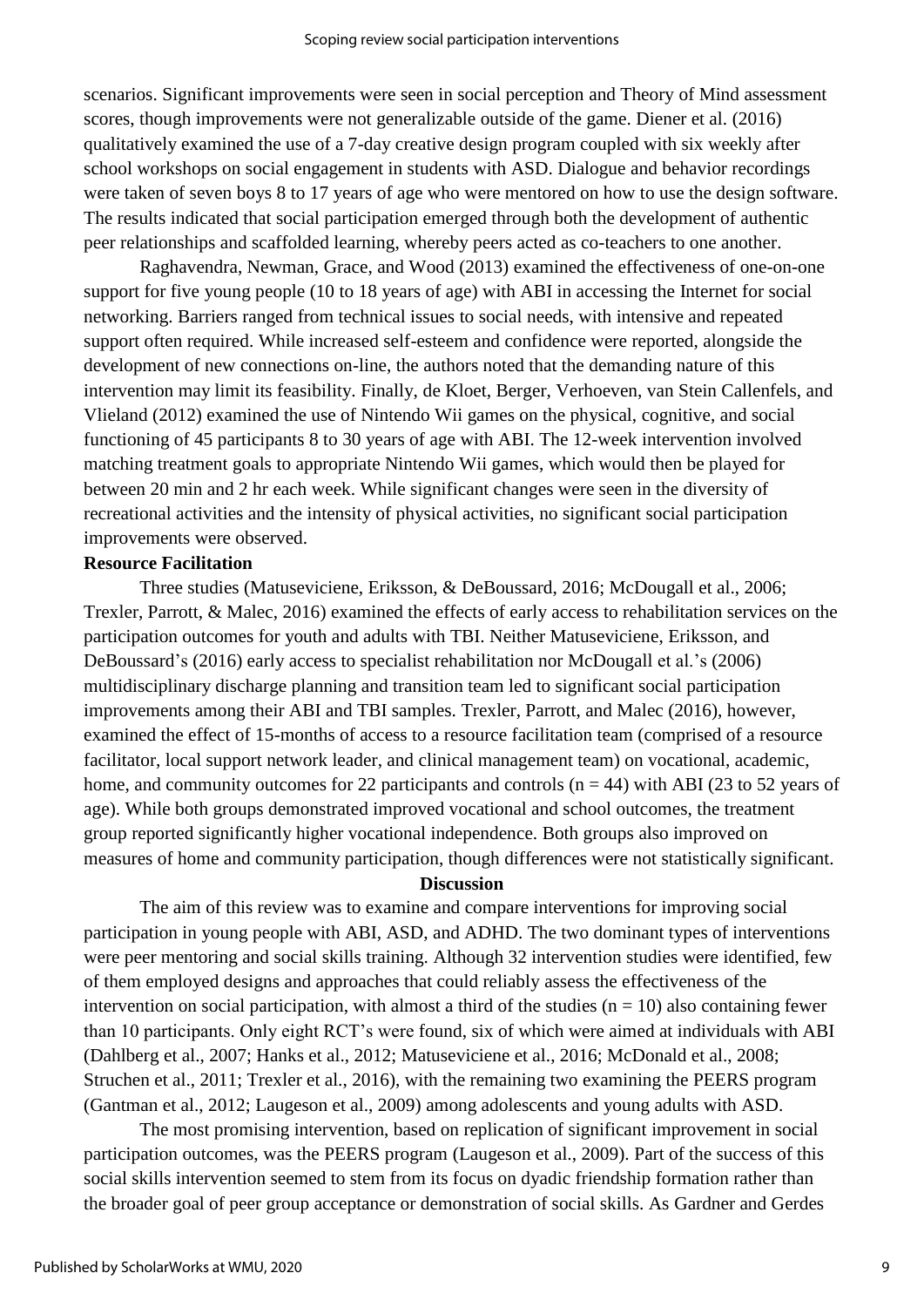(2015) noted, the presence of at least one mutual friendship can be a protective factor against the consequences of negative peer interaction, with the PEERS program participants reporting improvements in frequency of both hosted and invited get-togethers alongside the initiation of new mutual friendships posttreatment. Above other social skill groups, there was a clear impact from the use of parents in reinforcing and supporting learned behavior. Parents took on a role similar to the mentors in the peer support interventions, which appeared to promote generalization of behavior beyond the classroom.

Among the peer support interventions, there was evidence that peer mentoring for individuals with ABI was helpful for improving knowledge around injury (Hanks et al., 2012; Hibbard et al., 2002) and providing emotional support (Hanks et al., 2012; Hibbard et al., 2002; Struchen et al., 2011). Social participation outcomes showed little to no improvement in many of these studies. As Hibbard et al. (2002) noted, the building of social networks may only be applicable to a subset of individuals with ABI, and it may be that factors such as injury severity, type of deficit, or even participants' own social goals and desires may limit the success of such interventions. Kolakowsky-Hayner et al. (2012) and Glang et al. (1997) were among the only interventions of this type to report improved social participation. Both incorporated clear goal-setting with mentors reviewing and supporting progress toward the participants' chosen goals. As shown by Allard et al. (2014), many of the health goals deemed important by individuals with neurodisability are complex in nature. Providing support and assistance in breaking goals into smaller more achievable milestones, as well as encouraging flexibility and adaptability at each review stage, may foster a more intrinsically motivated approach toward the intervention goals from participants. Many of the remaining peer mentoring interventions either lacked this element of structured goal setting and review (Hanks et al., 2012; Hibbard et al., 2002; Struchen et al., 2011) or relied heavily on peer mentors' continued involvement as the source of social participation (Bambara et al., 2016; Haring & Breen, 1992; Hughes et al., 2013), which may have limited the extent to which social participation outcomes could be improved.

Evident from the included studies was the need to consider self-awareness of impairments among participants. Several studies of ABI (Glang et al., 1997; Hanks et al., 2012; Matuseviciene et al., 2016; Struchen et al., 2011) and ASD (Goldingay et al., 2015; Hillier, Fish, Siegel, & Beversdorf, 2011) populations noted negative changes in participant satisfaction and attitudes, increased depressive symptoms, and higher self-reported problems postintervention. Interventions aimed at improving social participation may inadvertently draw attention to deficits participants are not aware of or have not yet fully realized. The issue of poor self-awareness is common to ABI, ASD, and ADHD, and merits consideration when designing interventions. Incorporating education and awareness training early on, or in parallel with goal planning, may help address this by offering methods of compensating for such difficulties.

Tailoring treatment to match individuals' needs and goals also appeared to greatly aid in improving social participation. MacKay et al. (2007) incorporated participant-led goals into their social skills group intervention by asking parents for "three things" that represented difficulties for their children with ASD. Raghavendra et al. (2013) provided support and assistive technology to overcome individually identified barriers to Internet use for participants with ABI. Among both samples, feedback from participants indicated high levels of satisfaction from these person-centered approaches. Fostering a sense of ownership and self-motivated improvement may be a key factor to successful interventions, with individuals more likely to take part in and complete an intervention that is tailored to their needs and in which they have control over the outcomes.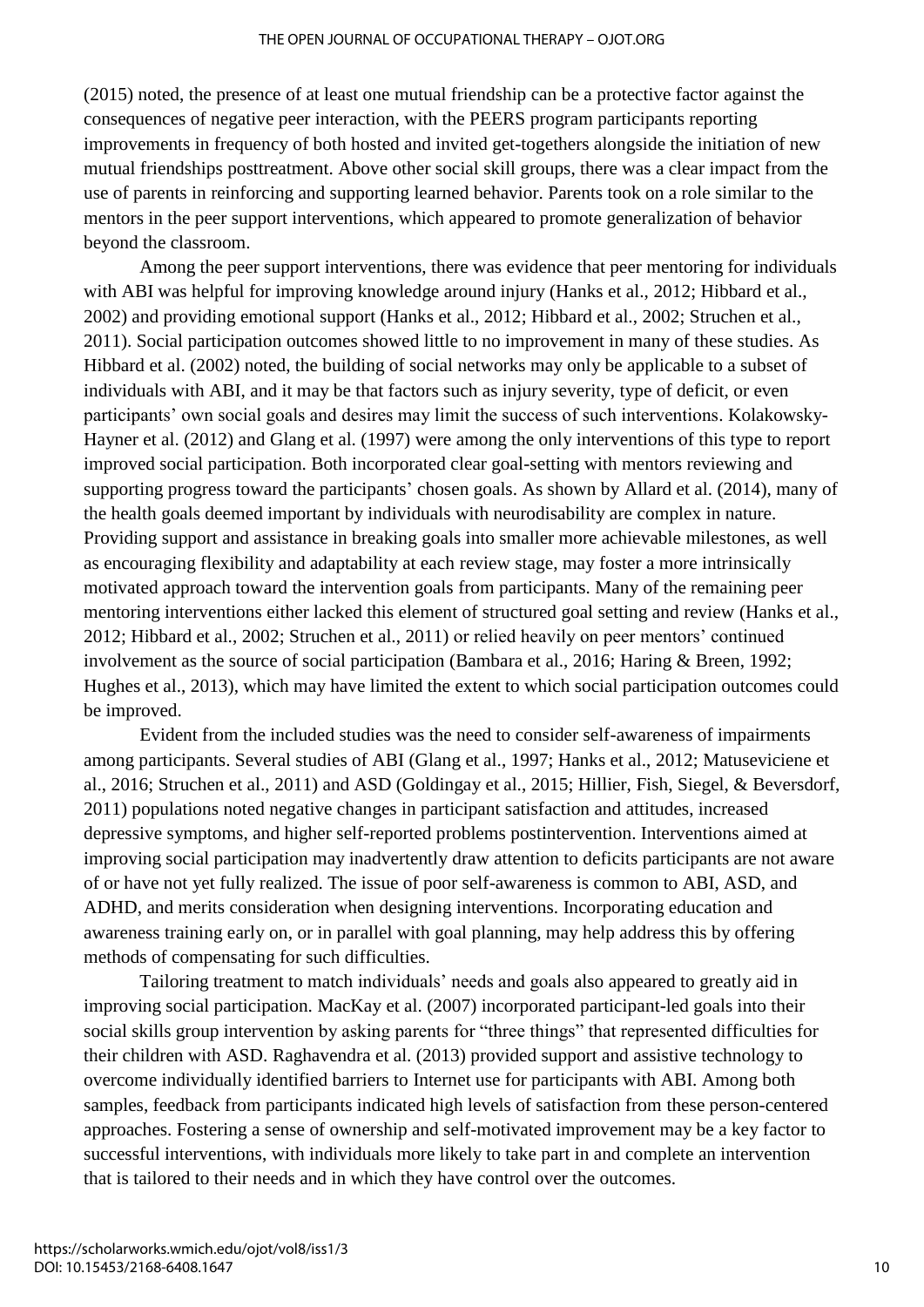A number of interventions have attempted to improve participation using person-centered goal attainment approaches. These studies were not included in this review because they did not include participants with ABI, ASD, or ADHD or because they were published after the systematic review was completed. Examples include Project TEAM by Kramer and colleagues (Kramer, 2015; Kramer, Ryan, Moore, & Schwartz, 2018; Levin & Kramer, 2015), which involves mentoring young people, the majority of whom have intellectual disabilities, using a "Game Plan" problem-solving process to generate adaptive strategies to reduce environmental barriers to participation. Similar oneon-one goal directed coaching interventions (Pathways and Resources for Engagement and Participation [PREP]) have been conducted by Anaby and colleagues (Anaby, Law, Feldman, Majnemer, & Avery, 2018; Anaby, Law, Majnemar, & Feldman, 2016; Law, Anaby, Imms, Teplicky, & Turner, 2015), whereby environmental barriers and facilitators to participation are identified, alongside strategies to support the achievement of individualized goals (Anaby et al., 2018). Finally, Bedell, Wade, and colleagues (Bedell, Wade, Turkstra, Haarbauer-Krupa, & King, 2017; Narad et al., 2018; Wade et al., 2018) have preliminarily tested an app-based coaching intervention, Social Participation and Navigation (SPAN). SPAN combines aspects of peer mentoring and goal attainment by allowing teenagers with ABI to set social participation goals and implement planned steps to achieve these, with the support of trained college student mentors. Such individualized, peer-mediated interventions have the potential to address many of the environmental barriers to social participation experienced by individuals with ABI, ASD, and ADHD, as well as other neurodisabilities.

#### **Limitations**

The heterogeneity of the included studies limited the extent to which they could be compared. Coupled with this, some studies included some participants who were outside of the target range of 13 to 24 years of age. Nonetheless, it was determined that the interventions proposed remained applicable to our age group of interest, despite the mean sample age being higher or lower. Finally, the interchangeable use of the terms participation, social participation, social integration, community participation, and community integration, alongside variation in use of both implicit and explicit measures of social participation resulted in significant discussion around inclusion and exclusion criteria. A review of available social participation measures by Bedell (2012) and Bedell and Coster (2008) acted as a guideline for identifying explicit tools for social participation, as well as those with relevant implicit components. Given the relative infancy of this area of research and variation in definition, it is possible that some articles were missed because of the selected keywords or because of a primary focus on outcomes other than participation. While justification was provided for excluding studies that had only one participant, this could also be viewed as a limitation, as such studies may have pointed to potentially beneficial interventions or highlighted possible future research directions.

### **Conclusion**

There is a clear need for further work in this area. The lack of RCT studies with large samples coupled with the high degree of variation in outcomes between studies suggests that there is a lack of reliable interventions to address social participation challenges for individuals with neurodisability. Several components of the reviewed interventions appear promising, however, such as allowing individuals to identify goals and barriers and supports to social participation; providing practical skills and knowledge training; and using peer mentors to monitor, review, and support goal attainment. Fostering a more person-centered approach to social participation may be the first step in both identifying the needs of this group and developing community-based solutions to address potential barriers and improve access to existing supports and resources.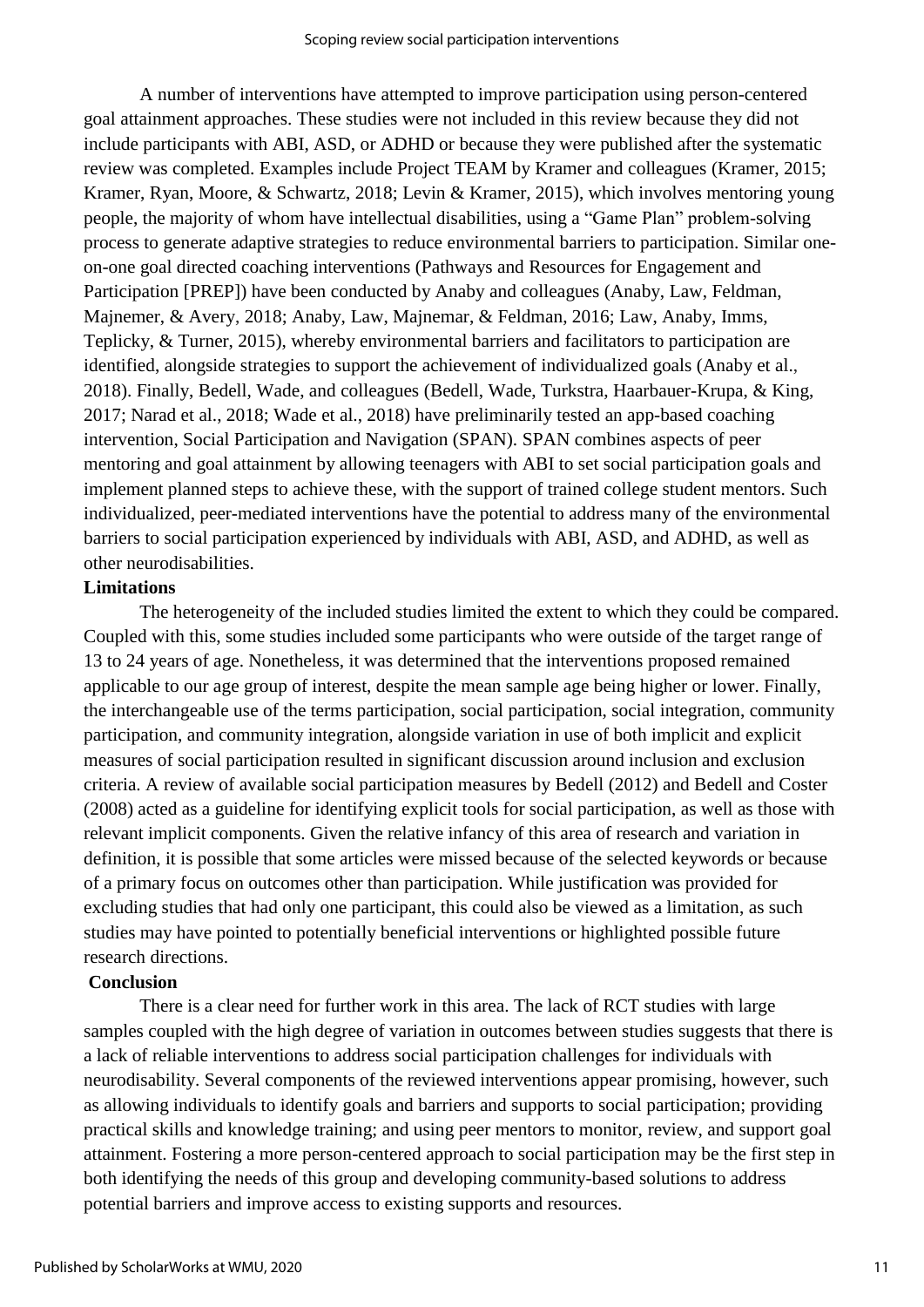One of the major challenges of this review related to defining and identifying studies of social participation. The current authors imposed a conceptualization of social participation outcomes in the included studies where conceptualization was not fully clear or present. Also, the broad scope of the term poses a challenge for researchers, as involvement in activities with others (Bedell, 2012) can encompass a wide range of scenarios. Different activities can present with different barriers to participation or require different sets of skills, and they can be measured in numerous explicit or implicit ways. As such, the present breadth of possible interpretations of the concept was simply too wide to allow for meaningful comparison of interventions. This issue extends also to the measures employed, with a wide range of both implicit and explicit measures currently in use. In the future, researchers will need to be clearer in how they conceptualize and operationalize social participation to allow for improved measurement and comparison between studies. Moreover, more work is needed in developing responsive measures that can detect the intended effects of social participation interventions. Until such a time, guidelines highlighted earlier (Bedell, 2012; Bedell & Coster, 2008) can help inform the selection of tools for potential future interventions in this area.

*Conall O'Rourke, Ph.D., was a Ph.D. student in psychology at Queens University, School of Nursing and Midwifery, Belfast, Northern Ireland at the time of this study. His doctoral research explored the prevalence of traumatic brain injury among young offenders in Northern Ireland. Much of his past experiences have focused on children and youth with autism spectrum disorders, cerebral palsy, and acquired brain injury, and he has strong interests in adult mental health and forensic psychology.*

*Mark Linden, Ph.D., is a lecturer at Queens University, School of Nursing and Midwifery, Belfast, Northern Ireland and a researcher in the Centre for Evidence and Social Innovation. His research involves the exploration of social inclusion in childhood survivors of brain injury. This includes a range of contextual factors that either help or hinder inclusion. These include the cognitive, social, and environmental challenges that these children and their families deal with daily. As part of this work he explores the use of technology as a tool for rehabilitation.*

*Gary Bedell, Ph.D., OT, FAOTA, is professor and chair of the Department of Occupational Therapy, Tufts University, Medford, MA. His research has involved the development of measures and interventions that address the participation of children, youth, and transition-age young adults in home, school, and community activities. His work has focused on the needs of children, youth, and young adults with traumatic and other acquired brain injuries and their families but has relevance for individuals with other health conditions and their families.*

#### **References**

- Agnihotri, S., Gray, J., Colantonio, A., Polatajko, H., Cameron, D., Wiseman-Hakes, C., Rumney, P., & Keightley, M. (2014). Arts-based social skills interventions for adolescents with acquired brain injuries: Five case reports. *Developmental Neurorehabilitation*, *17*(1), 44-63. <https://doi.org/10.3109/17518423.2013.844739>
- Agnihotri, S., Keightley, M., Colantonio, A., Cameron, D., & Polatajko, H. (2010). Community integration interventions for youth with acquired brain injuries: A review. *Developmental Neurorehabilitation*, *13*(5), 369-382.

<https://doi.org/10.3109/17518423.2010.499409>

Allard, A., Fellowes, A., Shilling, V., Janssens, A., Beresford, B., & Morris, C. (2014). Key health outcomes for children and young people with neurodisability: Qualitative research with young people and parents. *BMJ Open*, *4*(4),

e004611. [http://dx.doi.org/10.1136/bmjopen-](http://dx.doi.org/10.1136/bmjopen-2013-004611)[2013-004611](http://dx.doi.org/10.1136/bmjopen-2013-004611)

- Anaby, D. R., Law, M. C., Majnemer, A., & Feldman, D. (2016). Opening doors to participation of youth with physical disabilities: An intervention study [Favoriser la participation des adolescents ayant des handicaps physiques: Étude d'intervention]. *Canadian Journal of Occupational Therapy*, *83*(2), 83-90. <https://doi.org/10.1177/0008417415608653>
- Anaby, D. R., Law, M., Feldman, D., Majnemer, A., & Avery, L. (2018). The effectiveness of the Pathways and Resources for Engagement and Participation (PREP) intervention: Improving participation of adolescents with physical disabilities. *Developmental Medicine & Child Neurology*, *60*(5), 513-519. <https://doi.org/10.1111/dmcn.13682>
- Bambara, L. M., Cole, C. L., Kunsch, C., Tsai, S.-C., & Ayad, E. (2016). A peer-mediated intervention to improve the conversational skills of high school students with Autism Spectrum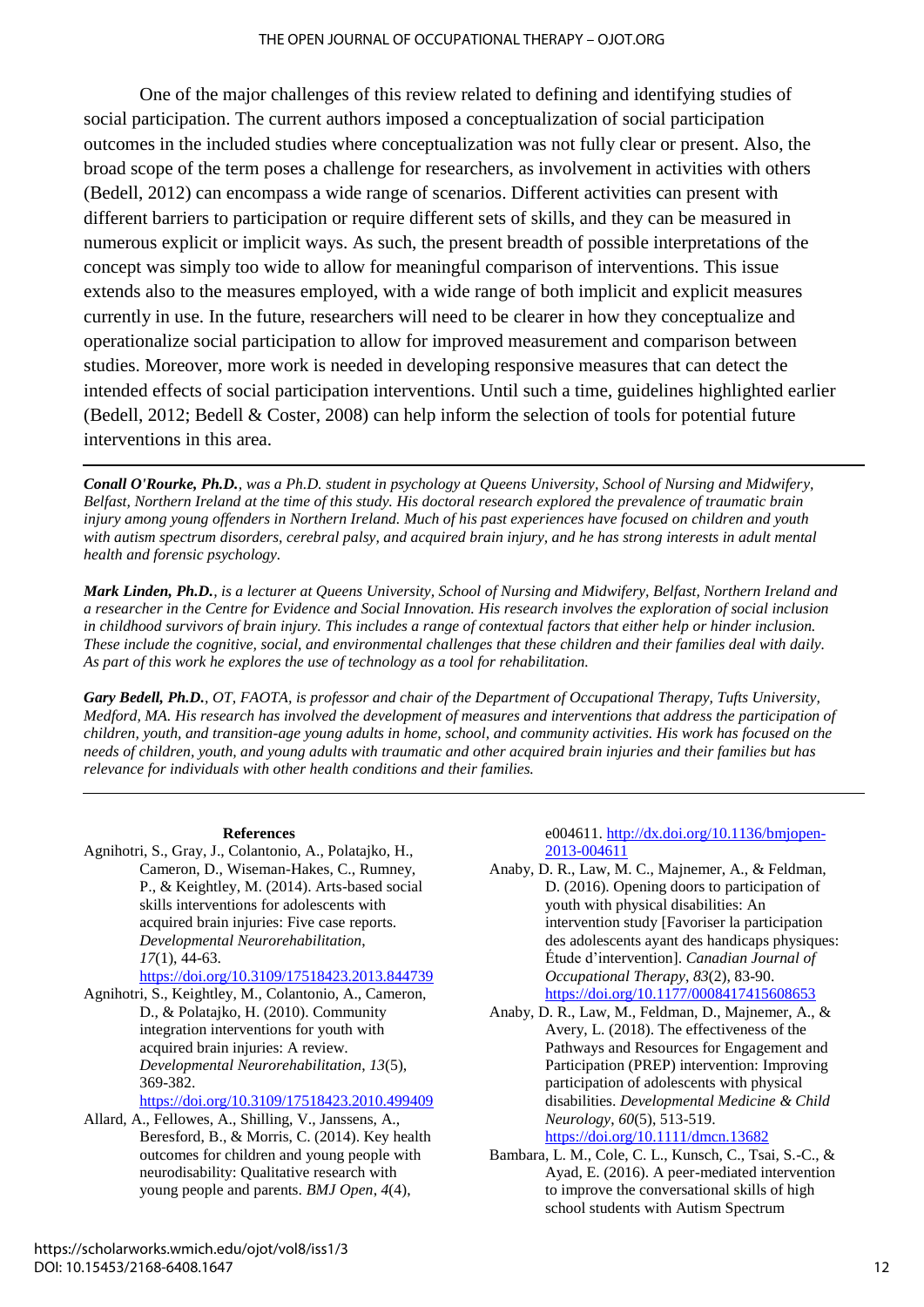Disorder. *Research in Autism Spectrum Disorders*, *27*, 29-43. <https://doi.org/10.1016/j.rasd.2016.03.003>

- Bedell, G. (2012). Measurement of social participation. In V. Anderson & M. H. Beauchamp (Eds.), *Developmental social neuroscience and childhood brain insult: Theory and practice* (184-206). New York, NY: Guilford Press.
- Bedell, G., & Coster, W. (2008). Measuring participation of school-aged children with traumatic brain injuries: Considerations and approaches. *Journal of Head Trauma Rehabilitation*, *23*(4), 220-229. [https://doi.org/10.1097/01.HTR.0000327254.6](https://doi.org/10.1097/01.HTR.0000327254.61751.e7) [1751.e7](https://doi.org/10.1097/01.HTR.0000327254.61751.e7)
- Bedell, G. M., Wade, S. L., Turkstra, L. S., Haarbauer-Krupa, J., & King, J. A. (2017). Informing design of an app-based coaching intervention to promote social participation of teenagers with traumatic brain injury. *Developmental Neurorehabilitation*, *20*(7), 408-417. [https://doi.org/10.1080/17518423.2016.123758](https://doi.org/10.1080/17518423.2016.1237584)  $\Delta$
- Bellini, S., Peters, J. K., Benner, L., & Hopf, A. (2007). A meta-analysis of school-based social skills interventions for children with autism spectrum disorders. *Remedial and Special Education*, *28*(3), 153-162. [https://doi.org/10.1177%2F074193250702800](https://doi.org/10.1177%2F07419325070280030401) [30401](https://doi.org/10.1177%2F07419325070280030401)
- Berkman, L. F., Glass, T., Brissette, I., & Seeman, T. E. (2000). From social integration to health: Durkheim in the new millennium. *Social Science & Medicine*, *51*(6), 843-857. [https://doi.org/10.1016/S0277-9536\(00\)00065-](https://doi.org/10.1016/S0277-9536(00)00065-4) [4](https://doi.org/10.1016/S0277-9536(00)00065-4)
- Choque Olsson, N., Rautio, D., Asztalos, J., Stoetzer, U., & Bölte, S. (2016). Social skills group training in high-functioning autism: A qualitative responder study. *Autism*, *20*(8), 995-1010.

[https://doi.org/10.1177/1362361315621885](https://doi.org/10.1177%2F1362361315621885)

- Corsano, P., Majorano, M., & Champretavy, L. (2006). Psychological well-being in adolescence: The contribution of interpersonal relations and experience of being alone. *Adolescence*, *41*(162), 341-353. [https://www.ncbi.nlm.nih.gov/pubmed/169816](https://www.ncbi.nlm.nih.gov/pubmed/16981621) [21](https://www.ncbi.nlm.nih.gov/pubmed/16981621)
- Dahlberg, C. A., Cusick, C. P., Hawley, L. A., Newman, J. K., Morey, C. E., Harrison-Felix, C. L., & Whiteneck, G. G. (2007). Treatment efficacy of social communication skills training after traumatic brain injury: A randomized treatment and deferred treatment controlled trial. *Archives of Physical Medicine and Rehabilitation*, *88*(12), 1561-1573. <https://doi.org/10.1016/j.apmr.2007.07.033>
- de Kloet, A. J., Berger, M. A., Verhoeven, I. M., van Stein Callenfels, K., & Vlieland, T. V. (2012). Gaming supports youth with acquired brain injury? A pilot study. *Brain Injury*, *26*(7-8),

1021-1029.

<https://doi.org/10.3109/02699052.2012.654592>

- Diener, M. L., Wright, C. A., Dunn, L., Wright, S. D., Anderson, L. L., & Smith, K. N. (2016). A creative 3D design programme: Building on interests and social engagement for students with autism spectrum disorder (ASD). *International Journal of Disability, Development and Education*, *63*(2), 181-200. [https://doi.org/10.1080/1034912X.2015.10534](https://doi.org/10.1080/1034912X.2015.1053436) [36](https://doi.org/10.1080/1034912X.2015.1053436)
- Eccles, J. S., Barber, B. L., Stone, M., & Hunt, J. (2003). Extracurricular activities and adolescent development. *Journal of Social Issues*, *59*(4), 865-889. [https://psycnet.apa.org/doi/10.1046/j.0022-](https://psycnet.apa.org/doi/10.1046/j.0022-4537.2003.00095.x) [4537.2003.00095.x](https://psycnet.apa.org/doi/10.1046/j.0022-4537.2003.00095.x)
- Eriksson, U., Hochwälder, J., Carlsund, Å., & Sellström, E. (2012). Health outcomes among Swedish children: The role of social capital in the family, school and neighbourhood. *Acta Paediatrica*, *101*(5), 513-517. [https://doi.org/10.1111/j.1651-](https://doi.org/10.1111/j.1651-2227.2011.02579.x) [2227.2011.02579.x](https://doi.org/10.1111/j.1651-2227.2011.02579.x)
- Gantman, A., Kapp, S. K., Orenski, K., & Laugeson, E. A. (2012). Social skills training for young adults with high-functioning autism spectrum disorders: A randomized controlled pilot study. *Journal of Autism and Developmental Disorders*, *42*(6), 1094-1103. <https://doi.org/10.1007/s10803-011-1350-6>
- Gardner, D. M., & Gerdes, A. C. (2015). A review of peer relationships and friendships in youth with ADHD. *Journal of Attention Disorders*, *19*(10), 844-855.

<https://doi.org/10.1177/1087054713501552>

- Gardner, D. M., Gerdes, A. C., & Weinberger, K. (2019). Examination of a parent-assisted, friendship-building program for adolescents with ADHD. *Journal of Attention Disorders*, *23*(4), 363-373. [https://doi.org/10.1177%2F108705471558818](https://doi.org/10.1177%2F1087054715588188) [8](https://doi.org/10.1177%2F1087054715588188)
- Glang, A., Todis, B., Cooley, E., Wells, J., & Voss, J. (1997). Building social networks for children and adolescents with traumatic brain injury: A school-based intervention. *Journal of Head Trauma Rehabilitation*, *12*(2), 32-47. [http://dx.doi.org/10.1097/00001199-](http://dx.doi.org/10.1097/00001199-199704000-00005) [199704000-00005](http://dx.doi.org/10.1097/00001199-199704000-00005)
- Goldingay, S., Stagnitti, K., Sheppard, L., McGillivray, J., McLean, B., & Pepin, G. (2015). An intervention to improve social participation for adolescents with autism spectrum disorder: Pilot study. *Developmental Neurorehabilitation*, *18*(2), 122-130. [http://dx.doi.org/10.3109/17518423.2013.8552](http://dx.doi.org/10.3109/17518423.2013.855275) [75](http://dx.doi.org/10.3109/17518423.2013.855275)
- Guli, L. A., Semrud-Clikeman, M., Lerner, M. D., & Britton, N. (2013). Social Competence Intervention Program (SCIP): A pilot study of a creative drama program for youth with social difficulties. *The Arts in Psychotherapy*, *40*(1),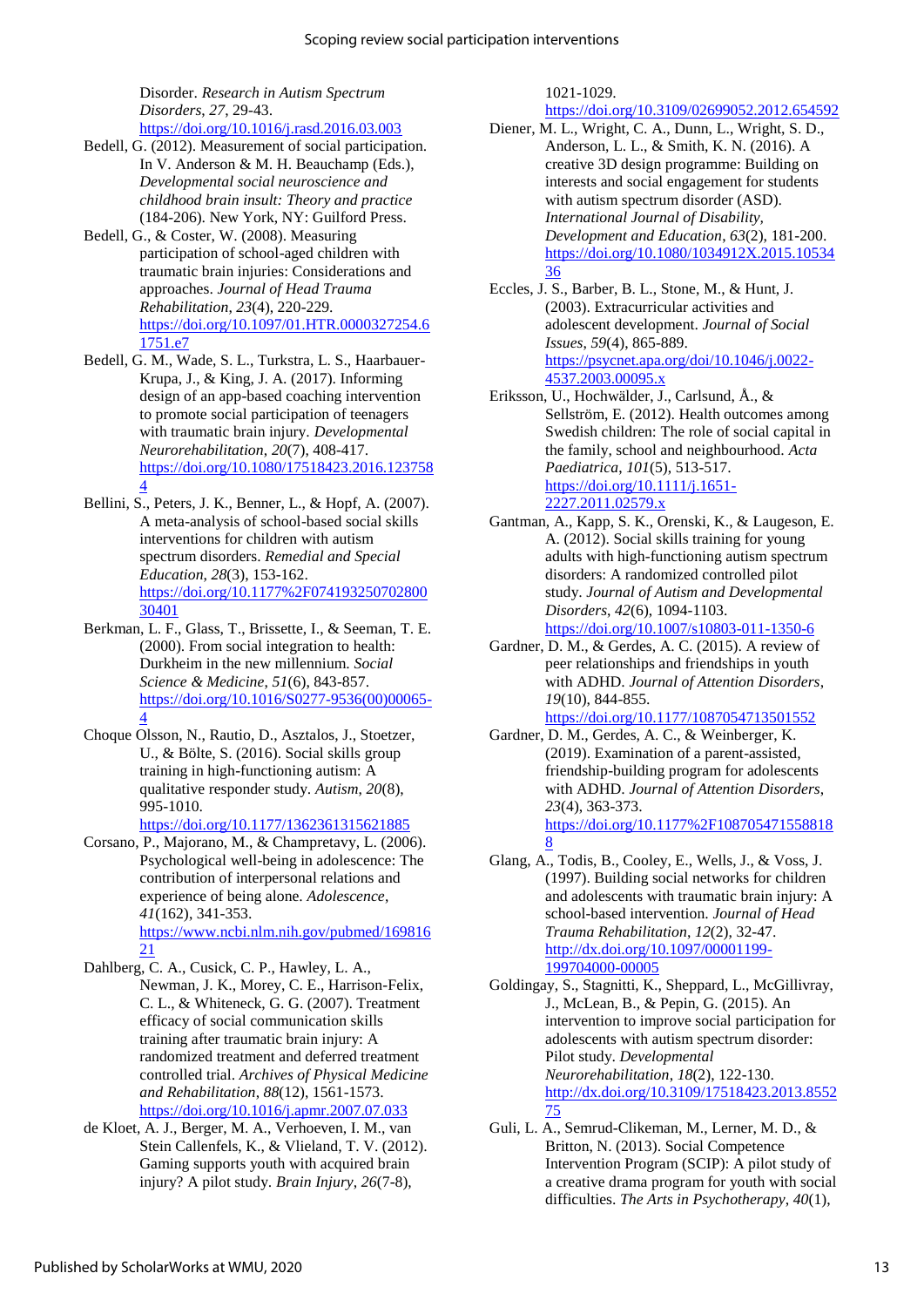#### THE OPEN JOURNAL OF OCCUPATIONAL THERAPY – OJOT.ORG

37-44.

<https://doi.org/10.1016/j.aip.2012.09.002>

Hanks, R. A., Rapport, L. J., Wertheimer, J., & Koviak, C. (2012). Randomized controlled trial of peer mentoring for individuals with traumatic brain injury and their significant others. *Archives of Physical Medicine and Rehabilitation*, *93*(8), 1297-1304.

#### <https://doi.org/10.1016/j.apmr.2012.04.027>

- Haring, T. G., & Breen, C. G. (1992). A peer-mediated social network intervention to enhance the social integration of persons with moderate and severe disabilities. *Journal of Applied Behavior Analysis*, *25*(2), 319-333. <https://doi.org/10.1901/jaba.1992.25-319>
- Hibbard, M., Cantor, J., Charatz, H., Rosenthal, R., Ashman, T., Gundersen, N., . . . Gartner, A. (2002). Peer support in the community: Initial findings of a mentoring program for individuals with traumatic brain injury and their families. *Journal of Head Trauma Rehabilitation*, *17*(2), 112-131. [https://www.ncbi.nlm.nih.gov/pubmed/119095](https://www.ncbi.nlm.nih.gov/pubmed/11909510) [10](https://www.ncbi.nlm.nih.gov/pubmed/11909510)
- Hillier, A., Fish, T., Cloppert, P., & Beversdorf, D. Q. (2007). Outcomes of a social and vocational skills support group for adolescents and young adults on the autism spectrum. *Focus on Autism and Other Developmental Disabilities*, *22*(2), 107-115. [https://doi.org/10.1177/1088357607022002020](https://doi.org/10.1177/10883576070220020201) [1](https://doi.org/10.1177/10883576070220020201)
- Hillier, A. J., Fish, T., Siegel, J. H., & Beversdorf, D. Q. (2011). Social and vocational skills training reduces self-reported anxiety and depression among young adults on the autism spectrum. *Journal of Developmental and Physical Disabilities*, *23*(3), 267-276. <https://doi.org/10.1007/s10882-011-9226-4>
- Hoza, B. (2007). Peer functioning in children with ADHD. *Journal of Pediatric Psychology*, *32*(6), 655-663. <https://doi.org/10.1093/jpepsy/jsm024>
- Hughes, C., Harvey, M., Cosgriff, J., Reilly, C., Heilingoetter, J., Brigham, N., . . . Bernstein, R. (2013). A peer-delivered social interaction intervention for high school students with autism. *Research and Practice for Persons*

*with Severe Disabilities*, *38*(1), 1-16. <https://doi.org/10.2511/027494813807046999> Janssens, A., Rogers, M., Gumm, R., Jenkinson, C.,

- Tennant, A., Logan, S., & Morris, C. (2016). Measurement properties of multidimensional patient-reported outcome measures in neurodisability: A systematic review of evaluation studies. *Developmental Medicine & Child Neurology*, *58*(5), 437-451. <https://doi.org/10.1111/dmcn.12982>
- Janssens, A., Williams, J., Tomlinson, R., Logan, S., & Morris, C. (2014). Health outcomes for children with neurodisability: What do professionals regard as primary targets? *Archives of Disease in Childhood*,

*99*(10), 927-932.

[https://doi.org/10.1136/archdischild-2013-](https://doi.org/10.1136/archdischild-2013-305803) [305803](https://doi.org/10.1136/archdischild-2013-305803)

- Kandalaft, M. R., Didehbani, N., Krawczyk, D. C., Allen, T. T., & Chapman, S. B. (2013). Virtual reality social cognition training for young adults with high-functioning autism. *Journal of Autism and Developmental Disorders*, *43*(1), 34-44. [https://doi.org/10.1007/s10803-012-](https://doi.org/10.1007/s10803-012-1544-6) [1544-6](https://doi.org/10.1007/s10803-012-1544-6)
- Kolakowsky-Hayner, S. A., Wright, J., Shem, K., Medel, R., & Duong, T. (2012). An effective community-based mentoring program for return to work and school after brain and spinal cord injury. *NeuroRehabilitation*, *31*(1), 63-73. <https://doi.org/10.3233/NRE-2012-0775>
- Kramer, J. M. (2015). Identifying and evaluating the therapeutic strategies used during a manualized self-advocacy intervention for transition-age youth. *OTJR: Occupation, Participation and Health*, *35*(1), 23-33. <https://doi.org/10.1177/1539449214564146>
- Kramer, J. M., Ryan, C. T., Moore, R., & Schwartz, A. (2018). Feasibility of electronic peer mentoring for transition-age youth and young adults with intellectual and developmental disabilities: Project Teens making Environment and Activity Modifications. *Journal of Applied Research in Intellectual Disabilities*, *31*(1), e118-e129. <https://doi.org/10.1111/jar.12346>
- Larson, R. W., & Verma, S. (1999). How children and adolescents spend time across the world: Work, play, and developmental opportunities. *Psychological Bulletin*, *125*(6), 701-736. <https://doi.org/10.1037/0033-2909.125.6.701>
- Laugeson, E. A., Frankel, F., Gantman, A., Dillon, A. R., & Mogil, C. (2012). Evidence-based social skills training for adolescents with autism spectrum disorders: The UCLA PEERS program. *Journal of Autism and Developmental Disorders*, *42*(6), 1025-1036. <https://doi.org/10.1007/s10803-011-1339-1>
- Laugeson, E. A., Frankel, F., Mogil, C., & Dillon, A. R. (2009). Parent-assisted social skills training to improve friendships in teens with autism spectrum disorders. *Journal of Autism and Developmental Disorders*, *39*(4), 596-606. <https://doi.org/10.1007/s10803-008-0664-5>
- Law, M., Anaby, D., Imms, C., Teplicky, R., & Turner, L. (2015). Improving the participation of youth with physical disabilities in community activities: An interrupted time series design. *Australian Occupational Therapy Journal*, *62*(2), 105-115. [https://doi.org/10.1111/1440-](https://doi.org/10.1111/1440-1630.12177) [1630.12177](https://doi.org/10.1111/1440-1630.12177)
- Levasseur, M., Desrosiers, J., & Tribble, D. S.-C. (2008). Subjective quality-of-life predictors for older adults with physical disabilities. *American Journal of Physical Medicine & Rehabilitation*, *87*(10), 830-841. [https://doi.org/10.1097/PHM.0b013e318186b5](https://doi.org/10.1097/PHM.0b013e318186b5bd) [bd](https://doi.org/10.1097/PHM.0b013e318186b5bd)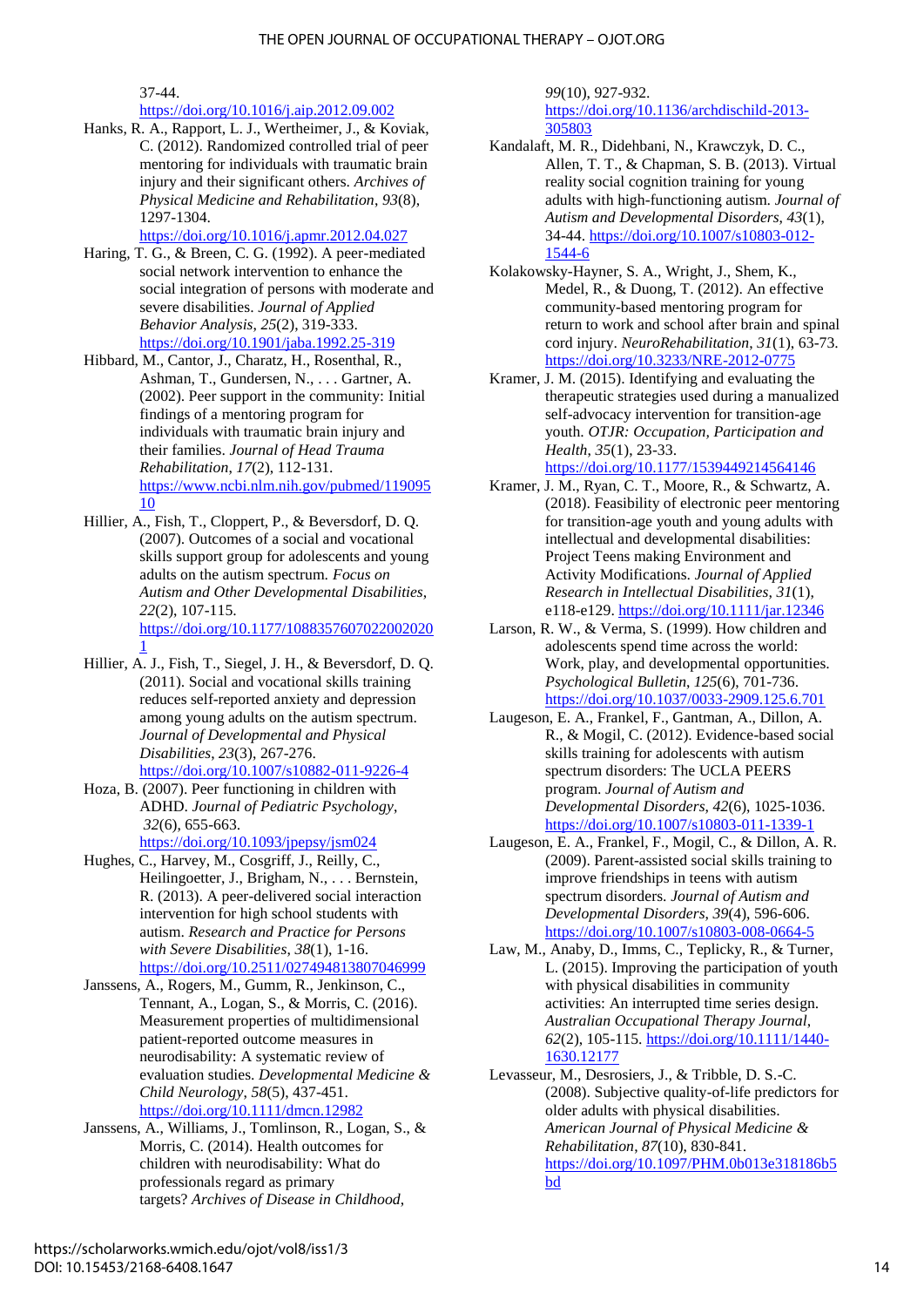Levasseur, M., Richard, L., Gauvin, L., & Raymond, É. (2010). Inventory and analysis of definitions of social participation found in the aging literature: Proposed taxonomy of social activities. *Social Science & Medicine*, *71*(12), 2141-2149. [https://doi.org/10.1016/j.socscimed.2010.09.04](https://doi.org/10.1016/j.socscimed.2010.09.041) [1](https://doi.org/10.1016/j.socscimed.2010.09.041)

- Levin, M. R., & Kramer, J. M. (2015). Key elements supporting goal attainment for transition-age young adults: A case study illustration from Project TEAM. *Inclusion*, *3*(3), 145-161. <https://doi.org/10.1352/2326-6988-3.3.145>
- MacKay, T., Knott, F., & Dunlop, A.-W. (2007). Developing social interaction and understanding in individuals with autism spectrum disorder: A groupwork intervention. *Journal of Intellectual & Developmental Disability*, *32*(4), 279-290. <https://doi.org/10.1080/13668250701689280>
- Mahoney, J. L., Cairns, B. D., & Farmer, T. W. (2003). Promoting interpersonal competence and educational success through extracurricular activity participation. *Journal of Educational Psychology*, *95*(2), 409-418. <https://doi.org/10.1037/0022-0663.95.2.409>
- Matuseviciene, G., Eriksson, G., & DeBoussard, C. (2016). No effect of an early intervention after mild traumatic brain injury on activity and participation: A randomized controlled trial. *Journal of Rehabilitation Medicine*, *48*(1), 19-26.

<https://doi.org/10.2340/16501977-2025>

- McDonald, S., Tate, R., Togher, L., Bornhofen, C., Long, E., Gertler, P., & Bowen, R. (2008). Social skills treatment for people with severe, chronic acquired brain injuries: a multicenter trial. *Archives of Physical Medicine and Rehabilitation*, *89*(9), 1648-1659. <https://doi.org/10.1016/j.apmr.2008.02.029>
- McDougall, J., Servais, M., Sommerfreund, J., Rosen, E., Gillett, J., Gray, J., . . . Hicock, F. (2006). An evaluation of the paediatric acquired brain injury community outreach programme (PABICOP). *Brain Injury*, *20*(11), 1189-1205. <https://doi.org/10.1080/02699050600975541>
- Morris, C., Janssens, A., Tomlinson, R., Williams, J., & Logan, S. (2013). Toward a definition of neurodisability: a Delphi survey. *Developmental Medicine & Child Neurology*, *55*(12), 1103-1108. <https://doi.org/10.1111/dmcn.12218>
- Morris, R. P., Fletcher-Smith, J. C., & Radford, K. A.
	- (2017). A systematic review of peer mentoring interventions for people with traumatic brain injury. *Clinical Rehabilitation*, *31*(8), 1030- 1038.

<https://doi.org/10.1177/0269215516676303>

Narad, M. E., Bedell, G., King, J. A., Johnson, J., Turkstra, L. S., Haarbauer-Krupa, J., & Wade, S. L. (2018). Social Participation and Navigation (SPAN): Description and usability of app-based coaching intervention for

adolescents with TBI. *Developmental Neurorehabilitation*, *21*(7), 439-448. [https://doi.org/10.1080/17518423.2017.135409](https://doi.org/10.1080/17518423.2017.1354092) [2](https://doi.org/10.1080/17518423.2017.1354092)

- Nieto, C., Murillo, E., Belinchón, M., Giménez, A., Saldaña, D., Martínez, M.-Á., & Frontera, M. (2015). Apoyos en ocio para personas con Trastorno de Espectro Autista: Impacto de un Programa de Voluntariado y factores relacionados [Supporting people with Autism Spectrum Disorders in leisure time: Impact of a university volunteer program, and related factors]. *Anales de Psicología* [*Annals of Psychology*], *31*(1), 145-154. <https://doi.org/10.6018/analesps.31.1.166591>
- O'Rourke, C., Linden, M. A., Lohan, M., & Bates-Gaston, J. (2016). Traumatic brain injury and co-occurring problems in prison populations: A systematic review. *Brain Injury*, *30*(7), 839- 854. [https://doi.org/10.3109/02699052.2016.114696](https://doi.org/10.3109/02699052.2016.1146967) [7](https://doi.org/10.3109/02699052.2016.1146967)
- Pace, R., Pluye, P., Bartlett, G., Macaulay, A. C., Salsberg, J., Jagosh, J., & Seller, R. (2012). Testing the reliability and efficiency of the pilot Mixed Methods Appraisal Tool (MMAT) for systematic mixed studies review. *International Journal of Nursing Studies*, *49*(1), 47-53.

<https://doi.org/10.1016/j.ijnurstu.2011.07.002>

- Parent, V., Birtwell, K. B., Lambright, N., & DuBard, M. (2016). Combining CBT and behavioranalytic approaches to target severe emotion dysregulation in verbal youth with ASD and ID. *Journal of Mental Health Research in Intellectual Disabilities*, *9*(1-2), 60-82. [https://doi.org/10.1080/19315864.2016.116630](https://doi.org/10.1080/19315864.2016.1166301) [1](https://doi.org/10.1080/19315864.2016.1166301)
- Radley, K. C., O'Handley, R. D., Ness, E. J., Ford, W. B., Battaglia, A. A., McHugh, M. B., & McLemore, C. E. (2014). Promoting social skill use and generalization in children with autism spectrum disorder. *Research in Autism Spectrum Disorders*, *8*(6), 669-680. <https://doi.org/10.1016/j.rasd.2014.03.012>
- Raghavendra, P., Newman, L., Grace, E., & Wood, D. (2013). 'I could never do that before': Effectiveness of a tailored internet support intervention to increase the social participation of youth with disabilities. *Child: Care, Health and Development*, *39*(4), 552-561. <https://doi.org/10.1111/cch.12048>
- Storebø, O. J., Skoog, M., Damm, D., Thomsen, P. H., Simonsen, E., & Gluud, C. (2010). Social skills training for children with attention deficit hyperactivity disorder (ADHD). *Cochrane Database of Systematic Reviews*, *1*. <https://doi.org/10.1002/14651858.CD008223>
- Struchen, M., Davis, L., Bogaards, J., Hudler-Hull, T., Clark, A., Mazzei, D., . . . Caroselli, J. (2011). Making connections after brain injury: Development and evaluation of a social peermentoring program for persons with traumatic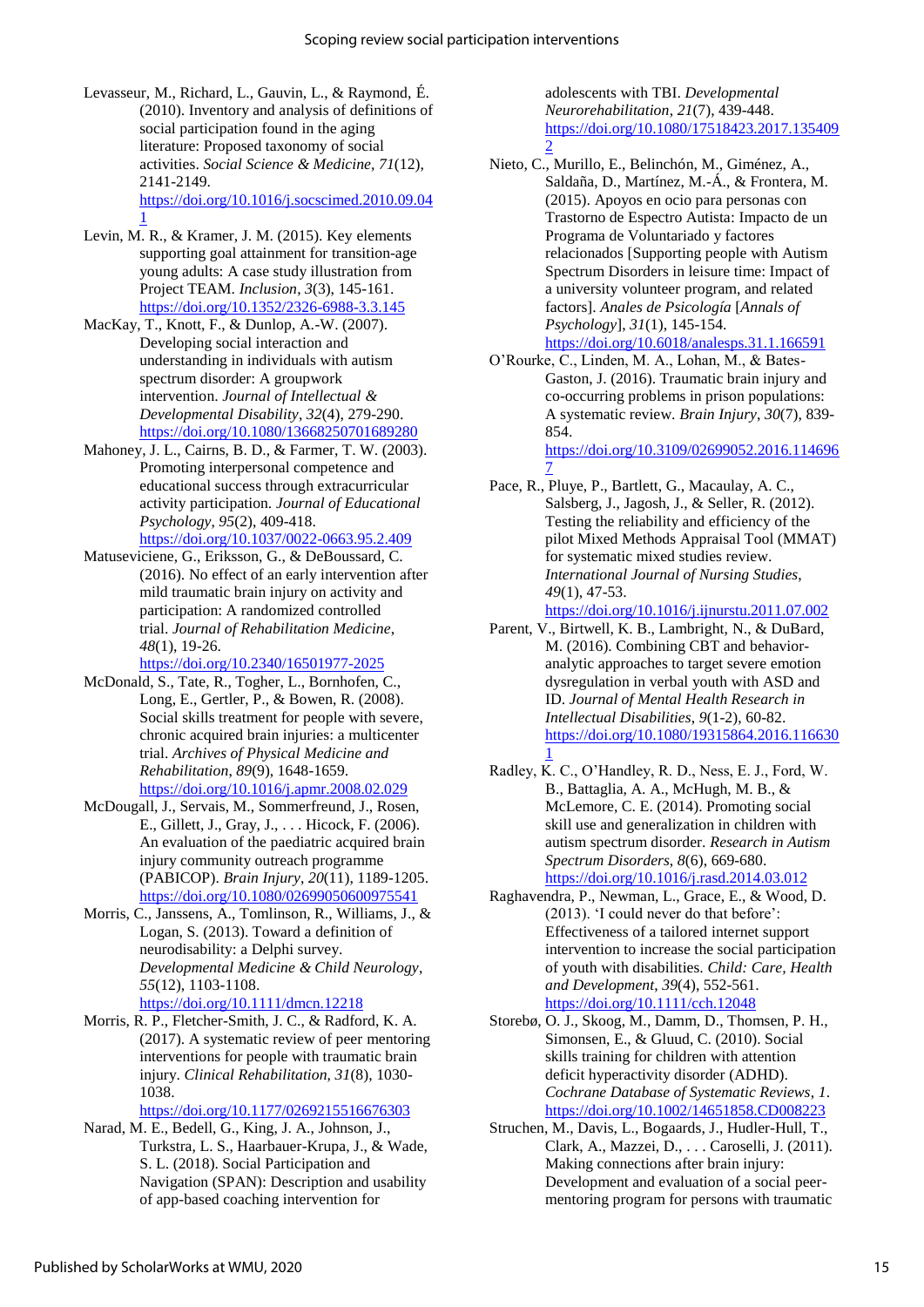brain injury. *Journal of Head Trauma Rehabilitation*, *26*(1), 4-19. [https://doi.org/10.1097/HTR.0b013e3182048e](https://doi.org/10.1097/HTR.0b013e3182048e98) [98](https://doi.org/10.1097/HTR.0b013e3182048e98)

- Tobin, M. C., Drager, K. D., & Richardson, L. F. (2014). A systematic review of social participation for adults with autism spectrum disorders: Support, social functioning, and quality of life. *Research in Autism Spectrum Disorders*, *8*(3), 214-229. <https://doi.org/10.1016/j.rasd.2013.12.002>
- Trexler, L. E., Parrott, D. R., & Malec, J. F. (2016). Replication of a prospective randomized controlled trial of resource facilitation to improve return to work and school after brain injury. *Archives of Physical Medicine and Rehabilitation*, *97*(2), 204-210. <https://doi.org/10.1016/j.apmr.2015.09.016>
- van Tol, E., Gorter, J. W., DeMatteo, C., & Meester-Delver, A. (2011). Participation outcomes for children with acquired brain injury: A narrative review. *Brain Injury*, *25*(13-14), 1279-1287. <https://doi.org/10.3109/02699052.2011.613089>
- Wade, S. L., Bedell, G., King, J. A., Jacquin, M., Turkstra, L. S., Haarbauer-Krupa, J., . . . Narad., M. E. (2018). Social Participation and Navigation (SPAN) program for adolescents with acquired brain injury: Pilot findings. *Rehabilitation Psychology*, *63*(3), 327-337. <https://doi.org/10.1037/rep0000187>
- Waldrip, A. M., Malcolm, K. T., & Jensen-Campbell, L. A. (2008). With a little help from your friends: The importance of high-quality friendships on early adolescent adjustment. *Social Development*, *17*(4), 832-852. [https://doi.org/10.1111/j.1467-](https://doi.org/10.1111/j.1467-9507.2008.00476.x) [9507.2008.00476.x](https://doi.org/10.1111/j.1467-9507.2008.00476.x)
- Watkins, D. E., & Wentzel, K. R. (2008). Training boys with ADHD to work collaboratively: Social and learning outcomes. *Contemporary Educational Psychology*, *33*(4), 625-646. <https://doi.org/10.1016/j.cedpsych.2008.01.004>
- World Health Organization. (2007). *International classification of functioning, disability and health: children and youth version: ICF-CY*. World Health Organization.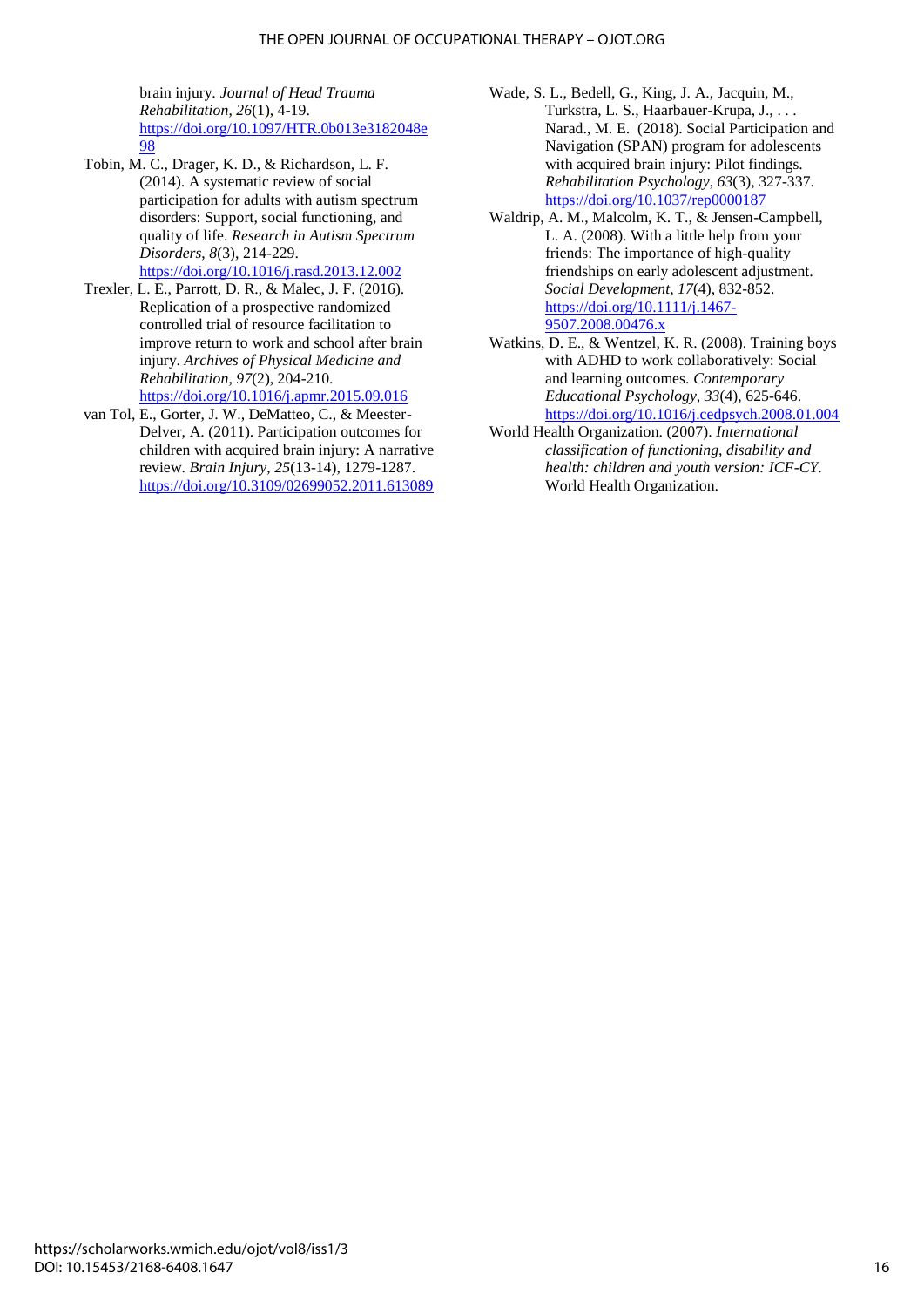**Appendix** Summary of Included Studies Highlighting Intervention and Change in Social Participation Outcomes

| <b>Author</b>                           |                 |                |           |                  |                                      |                                             |  |  |  |
|-----------------------------------------|-----------------|----------------|-----------|------------------|--------------------------------------|---------------------------------------------|--|--|--|
| (Quality                                | N               |                | Age       |                  |                                      | <b>Outcome Measures</b>                     |  |  |  |
| Appraisal)                              | (Male:Female)   | <b>Design</b>  | (mean)    | <b>Condition</b> | <b>Intervention</b>                  | (social participation and others)           |  |  |  |
| Group Social Skills Training $(n = 15)$ |                 |                |           |                  |                                      |                                             |  |  |  |
| Laugeson et al.,                        | $\overline{33}$ | <b>RCT</b>     | $13 - 17$ | <b>ASD</b>       | Parent-Assisted, Friendship-Building | $SSRS (+)$                                  |  |  |  |
| 2009                                    | (28:5)          |                | (14.6)    |                  | (PEERS) program; social skills group | $QPQ$ (+ in hosted get-togethers)           |  |  |  |
| $(6/9, 67\%)$                           |                 |                |           |                  |                                      | <b>TASSK</b>                                |  |  |  |
|                                         |                 |                |           |                  |                                      | $FQS (+)$                                   |  |  |  |
| Laugeson et al.,                        | 28              | Pre/post group | $12 - 17$ | <b>ASD</b>       | Parent-Assisted, Friendship-Building | $SSRS (+)$                                  |  |  |  |
| 2012                                    | (23:5)          |                | (14.6)    |                  | (PEERS) program; social skills group | $SRS (+)$                                   |  |  |  |
| $(8/9, 89\%)$                           |                 |                |           |                  |                                      | $QPQ$ (+ in hosted get-togethers)           |  |  |  |
|                                         |                 |                |           |                  |                                      | <b>TASSK-R</b>                              |  |  |  |
| Gantman et al.,                         | 17              | Pilot RCT      | 18-23     | <b>ASD</b>       | Parent-Assisted, Friendship-Building | $SRS (+)$                                   |  |  |  |
| 2012                                    | (12:5)          |                | (20.4)    |                  | (PEERS) program; social skills group | $SSRS (+)$                                  |  |  |  |
| (7/9, 78%)                              |                 |                |           |                  |                                      | <b>SELSA</b>                                |  |  |  |
|                                         |                 |                |           |                  |                                      | EQ                                          |  |  |  |
|                                         |                 |                |           |                  |                                      | $QSQ$ (+ in hosted/invited get-togethers)   |  |  |  |
|                                         |                 |                |           |                  |                                      | SSI                                         |  |  |  |
|                                         |                 |                |           |                  |                                      | <b>TYASSK</b>                               |  |  |  |
| Gardner et al.,                         | 20              | Pre/post group | $11 - 16$ | <b>ADHD</b>      | Parent-Assisted, Friendship-Building | Initiation of a new mutual friendship $(+)$ |  |  |  |
| 2015                                    | (14:6)          |                | (12.4)    |                  | (PEERS) program; social skills group | $FQS$ (-)                                   |  |  |  |
| $(8/9, 89\%)$                           |                 |                |           |                  |                                      | <b>TASSK</b>                                |  |  |  |
|                                         |                 |                |           |                  |                                      | $SPPC$ (-)                                  |  |  |  |
|                                         |                 |                |           |                  |                                      | $SPPA$ (-)                                  |  |  |  |
|                                         |                 |                |           |                  |                                      | $QSQ-R$ (+ in hosted get-togethers)         |  |  |  |
| Radley et al.,                          | $\overline{3}$  | Pre/post group | $10-14$   | <b>ASD</b>       | Superheroes Social Skills program    | Demonstration of target skills in the       |  |  |  |
| 2014                                    | (2:1)           |                | (11.67)   |                  |                                      | training setting $(+)$                      |  |  |  |
| $(5/9, 56\%)$                           |                 |                |           |                  |                                      | Generalization of target skills (+)         |  |  |  |
|                                         |                 |                |           |                  |                                      | $ASSP(-)$                                   |  |  |  |
|                                         |                 |                |           |                  |                                      | PSI/SF                                      |  |  |  |
|                                         |                 |                |           |                  |                                      | <b>BIRS</b>                                 |  |  |  |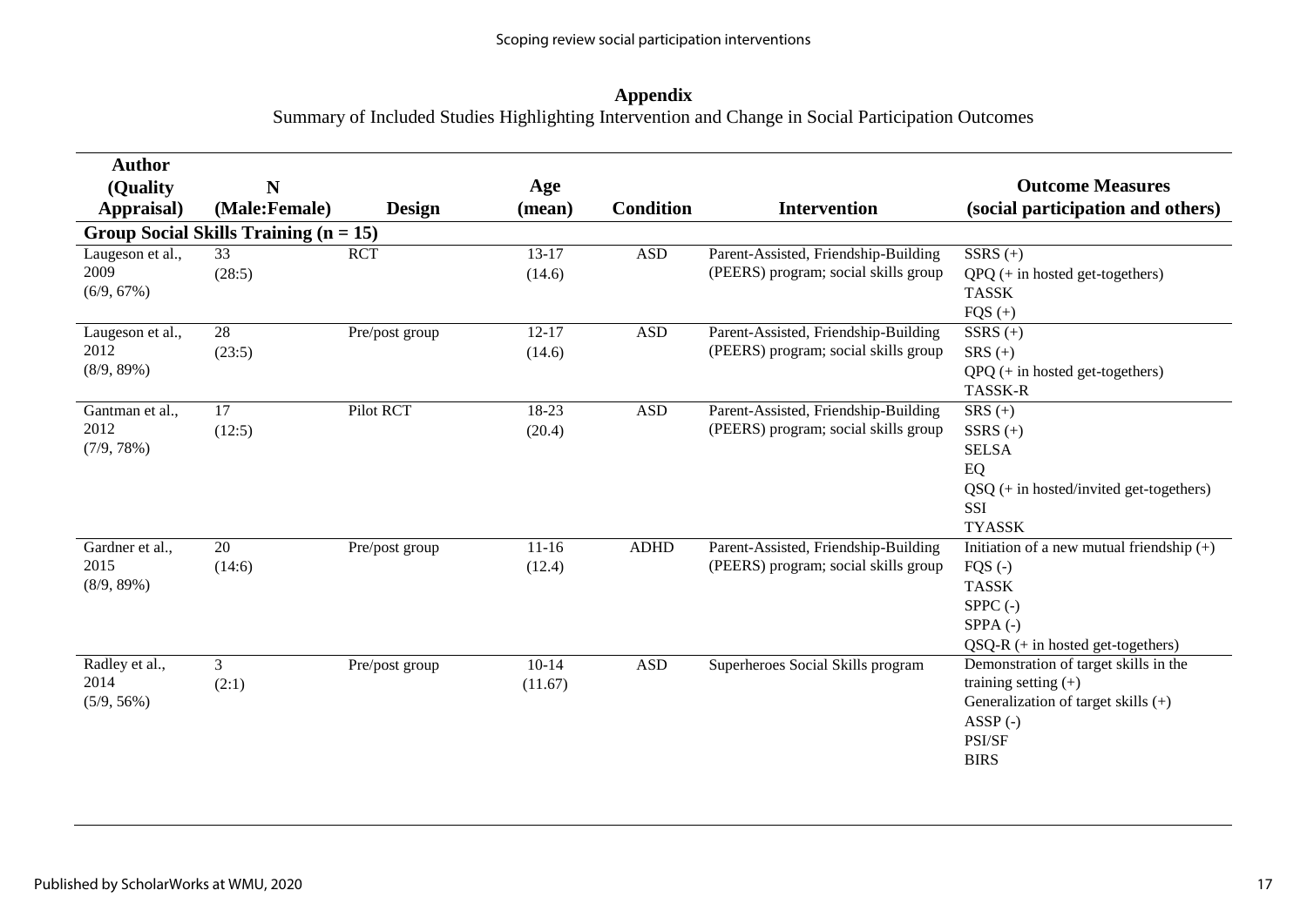| MacKay et al.,<br>2007<br>(10/16, 67%)<br>Choque Olsson et | 46<br>(38:8)<br>11 children 11 | Pre/post<br>group<br>Qualitative | $6-11, 6-16$<br>(8, 14)<br>$8 - 17$ | <b>ASD</b><br>$\mathbf{ASD}$ | Social skills group<br>Social skills group                             | SSQ-P<br>$SCPQ-P (+)$<br>SSQ-PU<br>$SCPQ-PU(+)$<br>Three parent rated problem areas (+<br>improvement in social problem areas)<br>Interview $(+)$ in social participation in<br>real-life setting)<br>Experience and opinions on intervention |
|------------------------------------------------------------|--------------------------------|----------------------------------|-------------------------------------|------------------------------|------------------------------------------------------------------------|-----------------------------------------------------------------------------------------------------------------------------------------------------------------------------------------------------------------------------------------------|
| al., 2016<br>$(8/9, 89\%)$                                 | adults<br>(8:3)                |                                  | (12.9)                              |                              |                                                                        | (+ communication skills leading to<br>improved interactions with peers)                                                                                                                                                                       |
| McDonald et al.,<br>2008<br>(6/9, 67%)                     | 39<br>(28:11)                  | <b>RCT</b>                       | 23-46<br>(36.3/33.1/35.2)           | ABI                          | Social skills treatment program                                        | <b>BRISS-R</b><br><b>TASIT</b><br><b>DASS</b><br>KAS-R1<br><b>SPSS</b><br><b>LCQ</b><br>$SPRS$ (-)                                                                                                                                            |
| Dahlberg et al.,<br>2007<br>(7/9, 78%)                     | 52<br>(44:8)                   | <b>RCT</b>                       | 22.58-64.5<br>(41.17)               | TBI                          | Social communication skills training                                   | <b>PFIC</b><br><b>SCSQ</b><br>GAS<br>CHART-SF (-)<br>$CIQ(-)$<br>$SWLS (+)$                                                                                                                                                                   |
| Hillier et al., 2007<br>$(11/16, 68\%)$                    | 13<br>(11:2)                   | Pre/post group                   | $11-23$<br>(19)                     | <b>ASD</b>                   | The Aspirations program, social and<br>vocational skills support group | IPR $(-)$<br>$AQ(-)$<br>EQ<br>Number and appropriateness of member<br>interactions (+ relevant interactions<br>between members)<br>Feedback on program/behavioral<br>changes (+ interest in social<br>interaction/peer engagement)            |
| Hillier et al., 2011<br>$(5/9, 56\%)$                      | 49<br>(42:7)                   | Pre/post group                   | 18-28<br>(21)                       | <b>ASD</b>                   | The Aspirations program, social and<br>vocational skills support group | <b>BDI-II</b><br><b>STAI</b><br>IPR $(-)$                                                                                                                                                                                                     |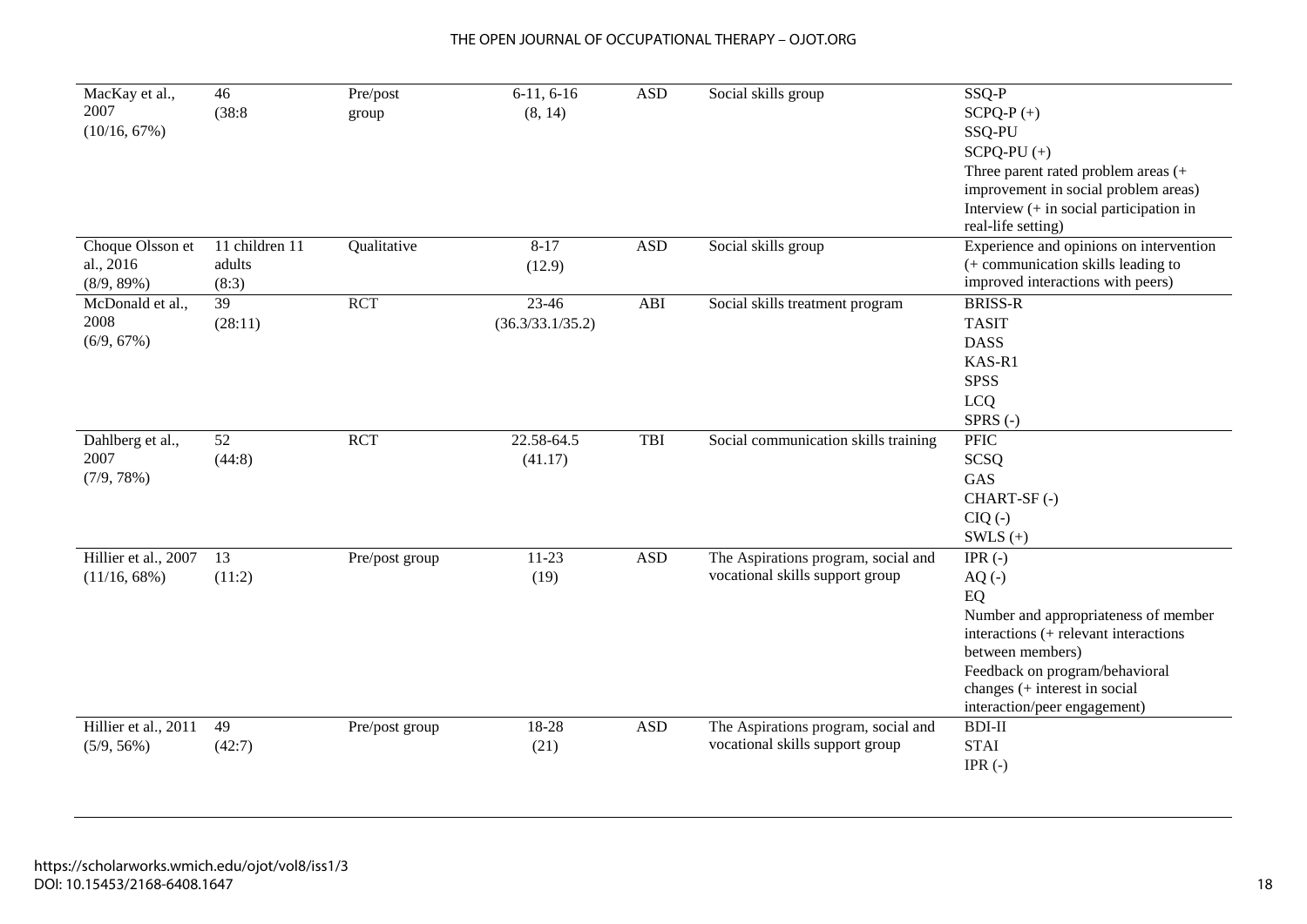| Guli et al., 2013   | 39                                         | Pilot pre/post group | $8 - 14$  | <b>ASD ADHD</b> | Social Competence Intervention     | BASC(-)                                    |
|---------------------|--------------------------------------------|----------------------|-----------|-----------------|------------------------------------|--------------------------------------------|
| (7/9, 78%)          | (31:8)                                     |                      | (10.97)   | NLD             | Program (SCIP)                     | DANVA2                                     |
|                     |                                            |                      |           |                 |                                    | Observed social interaction $(+)$          |
|                     |                                            |                      |           |                 |                                    | Treatment satisfaction interview $(+)$     |
| Goldingay et al.,   | 5 <sup>5</sup>                             | Pre/post group       | (13.5)    | <b>ASD ADHD</b> | Group-based pretend play skills    | <b>AFT</b>                                 |
| 2015                | (4:1)                                      |                      |           |                 |                                    | $SSIS$ $(-)$                               |
| (8/9, 89%)          |                                            |                      |           |                 |                                    | <b>AMT</b>                                 |
| Agnihotri et al.,   | 5 <sup>5</sup>                             | Multiple Descriptive | $13-16$   | TBI             | Group theatre skills training      | COPM $(+$ for 3 participants at follow-up) |
| 2014                | (4:1)                                      | Case Study           | (14.6)    |                 |                                    | GAS ( $+$ in "making friendships" for 3    |
| (7/9, 77%)          |                                            |                      |           |                 |                                    | participants)                              |
|                     |                                            |                      |           |                 |                                    | <b>PPIC</b>                                |
|                     |                                            |                      |           |                 |                                    | $CASP(-)$                                  |
|                     |                                            |                      |           |                 |                                    | $SNI(+)$                                   |
|                     |                                            |                      |           |                 |                                    | Emotion discrimination task                |
| Parent et al., 2016 | $\overline{2}$                             | Multiple-baseline    | 12/16     | <b>ASD</b>      | Combining cognitive-behavioral and | Incidents of aggressive behavior           |
| $(5/9, 56\%)$       | (2:0)                                      | design across        |           |                 | behavior-analytic approaches       | Use of coping strategy                     |
|                     |                                            | participants         |           |                 |                                    | Interviews/classroom observations of       |
|                     |                                            |                      |           |                 |                                    | participation (+ involvement in            |
|                     |                                            |                      |           |                 |                                    | community activities)                      |
|                     | <b>Peer Support Interventions (n = 10)</b> |                      |           |                 |                                    |                                            |
| Hughes et al.,      | 3                                          | Multiple-baseline    | $16-17$   | <b>ASD</b>      | One-to-one peer support            | Number of initiations of                   |
| 2013                | (2:1)                                      | design across        |           |                 |                                    | interaction/conversation by participant    |
| $(5/9, 56\%)$       |                                            | participants         |           |                 |                                    | $(+)$                                      |
|                     |                                            |                      |           |                 |                                    | Duration of interactions (+)               |
|                     |                                            |                      |           |                 |                                    | Peer goal setting                          |
| Haring et al.,      | $\overline{2}$                             | Multiple-baseline    | 13        | <b>ASD</b>      | Group peer support                 | Frequency and appropriateness of social    |
| 1992                | (2:0)                                      | design across        |           | ID              |                                    | interactions between student and peer      |
| $(4/9, 44\%)$       |                                            | participants         |           |                 |                                    | $group (+)$                                |
| Bambara et al.,     | 3                                          | Multiple-baseline    | $14 - 15$ | <b>ASD</b>      | Group peer support                 | Number of:                                 |
| 2016                | (2:1)                                      | design across        |           |                 |                                    | Conversation acts (+)                      |
| (6/9, 67%)          |                                            | participants         |           |                 |                                    | Initiations of conversation (+)            |
|                     |                                            |                      |           |                 |                                    | Follow-ups $(+)$                           |
|                     |                                            |                      |           |                 |                                    | <b>SIRF</b>                                |
|                     |                                            |                      |           |                 |                                    | Satisfaction with conversations with       |
|                     |                                            |                      |           |                 |                                    | peers (-)                                  |
|                     |                                            |                      |           |                 |                                    | Teach rated changes in quality of          |
|                     |                                            |                      |           |                 |                                    | interactions $(+)$                         |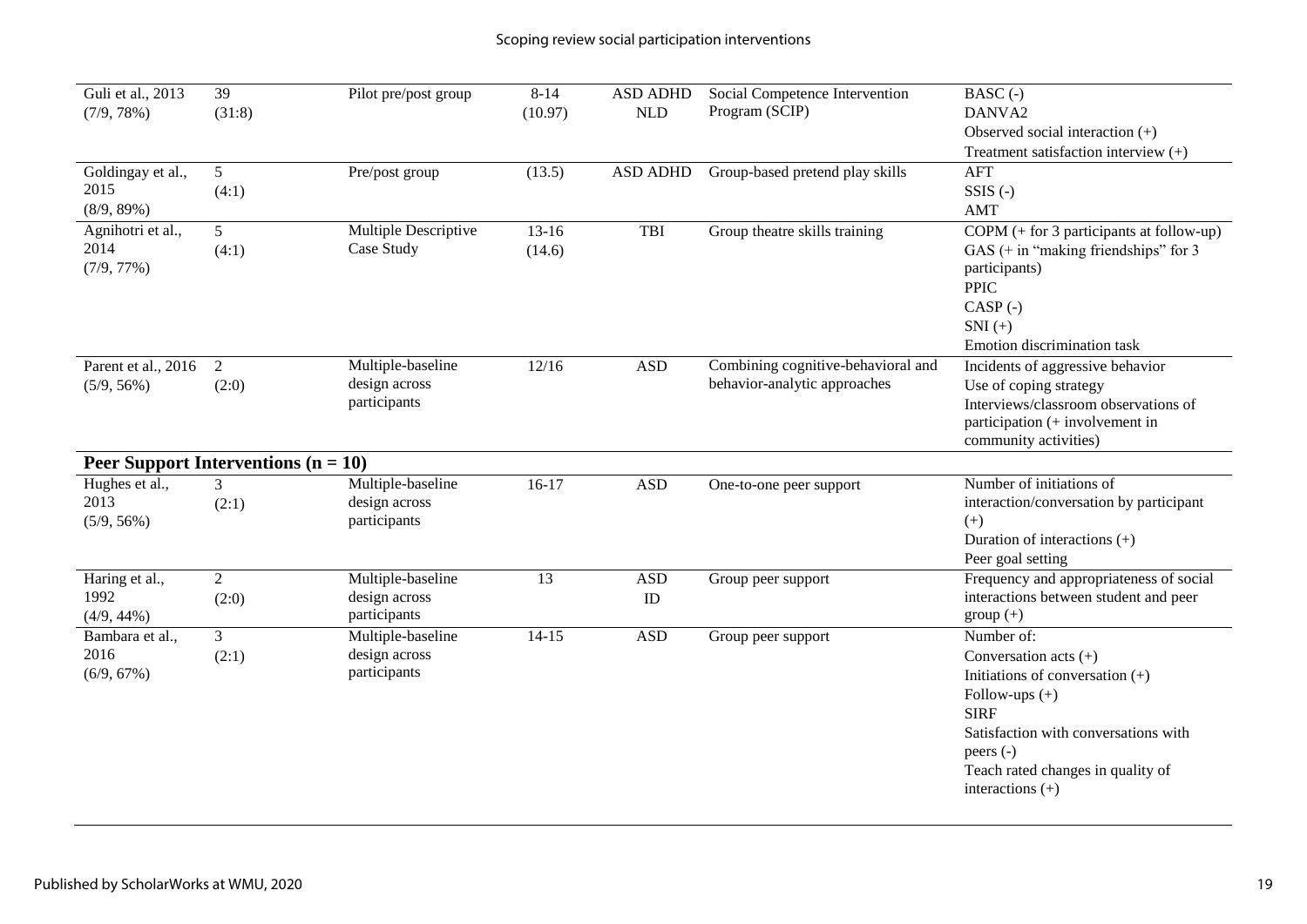#### THE OPEN JOURNAL OF OCCUPATIONAL THERAPY – OJOT.ORG

| Glang et al., 1997 | 3               | Multiple-baseline | $8 - 13$   | TBI         | Building friendships group mentoring    | Social interactions with peers $(+)$         |
|--------------------|-----------------|-------------------|------------|-------------|-----------------------------------------|----------------------------------------------|
| $(11/16, 69\%)$    | (3:0)           | design across     | (10.6)     |             | process                                 | Social integration in school $(+$ in         |
|                    |                 | participants      |            |             |                                         | satisfaction for parents/facilitators, - for |
|                    |                 |                   |            |             |                                         | students)                                    |
| Watkins &          | 24              | Pre/post group    | 9.8-13.3   | <b>ADHD</b> | Peer facilitation of strategic planning | Observation of:                              |
| Wentzel, 2008      | (24:0)          |                   | (11.1)     |             | task                                    | Passive                                      |
| (7/9, 78%)         |                 |                   |            |             |                                         | Solitary (+ reduction in solitary            |
|                    |                 |                   |            |             |                                         | behavior)                                    |
|                    |                 |                   |            |             |                                         | Joint participation $(+)$                    |
|                    |                 |                   |            |             |                                         | Dominant behavior                            |
|                    |                 |                   |            |             |                                         | Levels of planning strategy                  |
| Nieto et al., 2015 | 159             | Cross-sectional   | $3-43$     | <b>ASD</b>  | One-to-one leisure support              | VIAT Social Capital (-)                      |
| $(5/9, 55\%)$      |                 | survey            | (11.98)    |             |                                         | <b>APUNTATE Impact Questionnaire for</b>     |
|                    |                 |                   |            |             |                                         | Volunteers/Families of People with ASD       |
|                    |                 |                   |            |             |                                         | Social Capital (-)                           |
| Struchen et al.,   | $\overline{30}$ | Pilot RCT         | 21-68      | TBI         | Community-based peer-mentoring          | CHART-SF(-)                                  |
| 2011               | (24:6)          |                   | (31.7)     |             | program                                 | $SAI(-)$                                     |
| (7/9, 78%)         |                 |                   |            |             |                                         | CES-D                                        |
|                    |                 |                   |            |             |                                         | UCLA Loneliness Scale–Version 3              |
|                    |                 |                   |            |             |                                         | $6$ -ISEL $(+)$                              |
|                    |                 |                   |            |             |                                         | SWLS $(-)$                                   |
|                    |                 |                   |            |             |                                         | $WSAS$ (-)                                   |
|                    |                 |                   |            |             |                                         | Peer/mentor satisfaction with                |
|                    |                 |                   |            |             |                                         | study/mentoring                              |
| Hibbard et al.,    | 20              | Cross-sectional   | $>19 - 46$ | TBI         | TBI mentoring partnership program       | Interview covering impact of                 |
| 2002               | (9 family       | Mixed Method      |            |             |                                         | intervention on:                             |
| $(13/16, 81\%)$    | members)        |                   |            |             |                                         | Empowerment                                  |
|                    | (6:14)          |                   |            |             |                                         | Quality of life                              |
|                    |                 |                   |            |             |                                         | Mood                                         |
|                    |                 |                   |            |             |                                         | Knowledge and communication skills (+        |
|                    |                 |                   |            |             |                                         | 27% major, 27% some impact on                |
|                    |                 |                   |            |             |                                         | knowledge of community resources)            |
|                    |                 |                   |            |             |                                         | Social support (-)                           |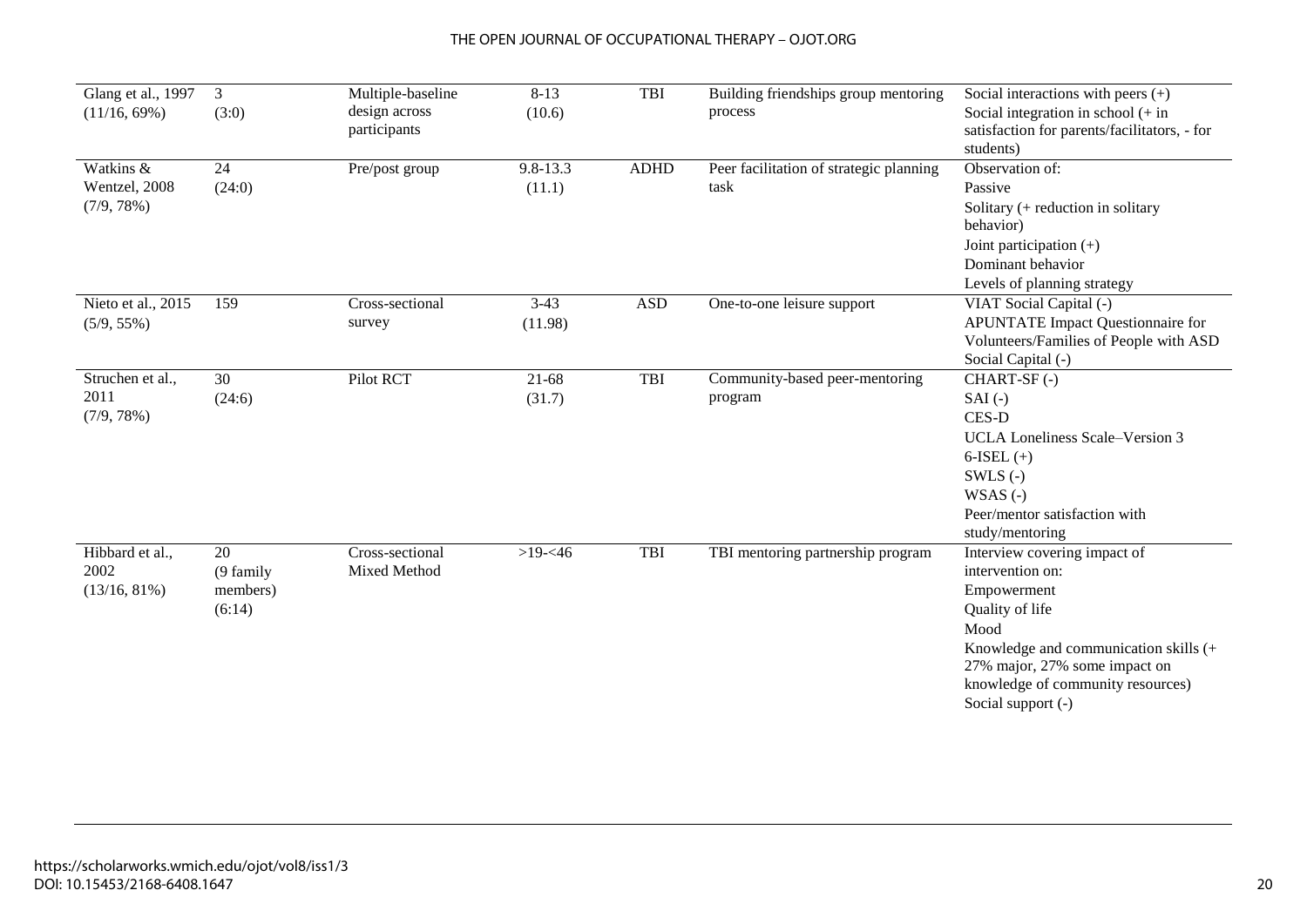| Hanks et al., 2012 | 158                                      | <b>RCT</b>     | 17-86     | TBI            | Community-based peer-mentoring        | $CIM$ $(-)$                               |
|--------------------|------------------------------------------|----------------|-----------|----------------|---------------------------------------|-------------------------------------------|
| $(6/9, 67\%)$      | (62 caregivers)                          |                | (39.7)    |                | program                               | <b>CISS</b>                               |
|                    | (120:38)                                 |                |           |                |                                       | FAD                                       |
|                    |                                          |                |           |                |                                       | $SF-12$                                   |
|                    |                                          |                |           |                |                                       | <b>BSI-18</b>                             |
|                    |                                          |                |           |                |                                       | <b>SMAST</b>                              |
|                    |                                          |                |           |                |                                       | The Peer Mentoring Questionnaire $(+)$ in |
|                    |                                          |                |           |                |                                       | support from friends, feeling of          |
|                    |                                          |                |           |                |                                       | belonging, - in support from community)   |
| Kolakowsky-        | 89                                       | Pre/post group | $16-26$   | TBI            | Back on Track to Success mentoring    | <b>DRS</b>                                |
| Hayner et al.,     | (61:28)                                  |                | (20.5)    | SCI            | program                               | $M2PI (+)$                                |
| 2012               |                                          |                |           |                |                                       | SupRS                                     |
| $(6/9, 67\%)$      |                                          |                |           |                |                                       | CHART-SF(-)                               |
|                    |                                          |                |           |                |                                       | $SWLS$ (-)                                |
|                    | Technology-based Interventions $(n = 4)$ |                |           |                |                                       |                                           |
| Kandalaft et al.,  | 8                                        | Pre/post       | 18-26     | <b>ASD</b>     | Virtual Reality Social Cognition      | <b>WAIS-IV ACS-SP</b>                     |
| 2013               | (6:2)                                    | group          | (21.25)   |                | Training (VR-SCT)                     | Theory of Mind tasks (Reading the Mind    |
| (6/9, 67%)         |                                          |                |           |                |                                       | in the Eyes, Social Perception Task)      |
|                    |                                          |                |           |                |                                       | <b>SSPA</b>                               |
|                    |                                          |                |           |                |                                       | VR-SCT follow-up survey (+                |
|                    |                                          |                |           |                |                                       | establishing relationships, social        |
|                    |                                          |                |           |                |                                       | functioning)                              |
| Diener et al.,     | $7\phantom{.0}$                          | Qualitative    | $8 - 17$  | $\mathbf{ASD}$ | Group-based creative 3D design        | Observations of social engagement (+      |
| 2016               | (7:0)                                    |                | (11.6)    |                | program                               | authentic peer relationships and          |
| (7/9, 78%)         |                                          |                |           |                |                                       | scaffolded learning)                      |
| Raghavendra et     | 18                                       | Pre/post group | $10 - 18$ | ABI            | Use of appropriate technological      | $COPM (+)$                                |
| al., 2013          | (12:6)                                   |                | (13.7)    | CP             | solutions to overcome difficulties in | $GAS$ (+ skills needed for online social  |
| $(12/16, 75\%)$    |                                          |                |           | Other PD       | Internet access/use and support and   | participation)                            |
|                    |                                          |                |           |                | training to use the Internet          | Interview- impact of the intervention on  |
|                    |                                          |                |           |                |                                       | social participation $(+)$                |
| de Kloet et al.,   | 50                                       | Pre/post group | $8 - 30$  | ABI            | Use of the Nintendo Wii               | $CAPE$ (-)                                |
| 2012               | (31:19)                                  |                | (17.1)    |                |                                       | <b>ANT</b>                                |
| (8/9, 89%)         |                                          |                |           |                |                                       | Achievement of treatment goals            |
|                    |                                          |                |           |                |                                       | PedsQL (- social functioning)             |